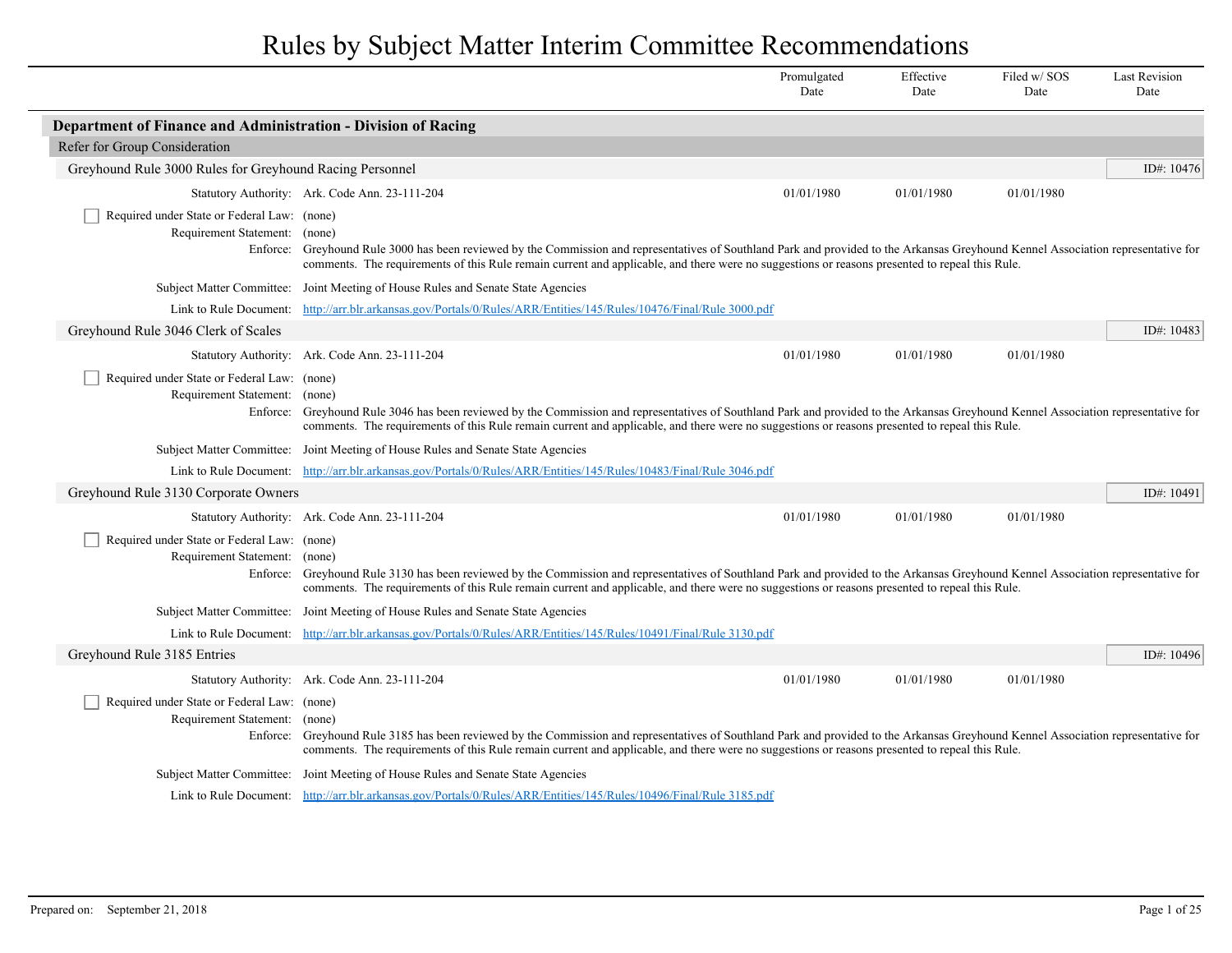|                                                                                       |                                                                                                                                                                                                                                                                                                                                                                                                                                                                                                          | Promulgated<br>Date | Effective<br>Date | Filed w/SOS<br>Date | <b>Last Revision</b><br>Date |
|---------------------------------------------------------------------------------------|----------------------------------------------------------------------------------------------------------------------------------------------------------------------------------------------------------------------------------------------------------------------------------------------------------------------------------------------------------------------------------------------------------------------------------------------------------------------------------------------------------|---------------------|-------------------|---------------------|------------------------------|
| Greyhound Rule 3240 Dead Heats                                                        |                                                                                                                                                                                                                                                                                                                                                                                                                                                                                                          |                     |                   |                     | ID#: $10500$                 |
|                                                                                       | Statutory Authority: Ark. Code Ann. 23-111-204                                                                                                                                                                                                                                                                                                                                                                                                                                                           | 01/01/1980          | 01/01/1980        | 01/01/1980          |                              |
| Required under State or Federal Law: (none)<br>Requirement Statement: (none)          | Enforce: Greyhound Rule 3240 has been reviewed by the Commission and representatives of Southland Park and provided to the Arkansas Greyhound Kennel Association representative for<br>comments. The requirements of this Rule remain current and applicable, and there were no suggestions or reasons presented to repeal this Rule.                                                                                                                                                                    |                     |                   |                     |                              |
|                                                                                       | Subject Matter Committee: Joint Meeting of House Rules and Senate State Agencies                                                                                                                                                                                                                                                                                                                                                                                                                         |                     |                   |                     |                              |
|                                                                                       | Link to Rule Document: http://arr.blr.arkansas.gov/Portals/0/Rules/ARR/Entities/145/Rules/10500/Final/Rule 3240.pdf                                                                                                                                                                                                                                                                                                                                                                                      |                     |                   |                     |                              |
|                                                                                       | Greyhound Rules 1000, 1003, 1005, 1006, 1013, 1016, 1022, 1025, 1037, 1043, 1053, 1064, 1067, 1069, 1078, 1081, 1091, 1093, 1097, 1098, 1099, 1102 and 1103 Definitions                                                                                                                                                                                                                                                                                                                                  |                     |                   |                     | ID#: $10450$                 |
|                                                                                       | Statutory Authority: Ark. Code Ann. 23-111-203                                                                                                                                                                                                                                                                                                                                                                                                                                                           | 01/01/1980          | 01/01/1980        | 01/01/1980          |                              |
| Required under State or Federal Law: (none)<br>Requirement Statement: (none)          | Enforce: The definitions in Greyhound Rules 1000, 1003, 1005, 1006, 1013, 1016, 1022, 1025, 1037, 1043, 1053, 1064, 1067, 1069, 1078, 1081, 1091, 1093, 1097, 1098, 1099, 1102 and<br>1103 have been reviewed by the Commission and representatives of Southland Park and provided to the Arkansas Greyhound Kennel Association representative for comments.<br>The requirements of these Rules remain current and applicable, and there were no suggestions or reasons presented to repeal these Rules. |                     |                   |                     |                              |
|                                                                                       | Subject Matter Committee: Joint Meeting of House Rules and Senate State Agencies                                                                                                                                                                                                                                                                                                                                                                                                                         |                     |                   |                     |                              |
|                                                                                       | Link to Rule Document: http://arr.blr.arkansas.gov/Portals/0/Rules/ARR/Entities/145/Rules/10450/Final/Rules 1000 variously 1103.pdf                                                                                                                                                                                                                                                                                                                                                                      |                     |                   |                     |                              |
| Greyhound Rules 1200 - 1201 Racing Dates                                              |                                                                                                                                                                                                                                                                                                                                                                                                                                                                                                          |                     |                   |                     | ID#: 10467                   |
|                                                                                       | Statutory Authority: Ark. Code Ann. 23-111-203                                                                                                                                                                                                                                                                                                                                                                                                                                                           | 01/01/1980          | 01/01/1980        | 01/01/1980          |                              |
| Required under State or Federal Law: (none)<br>Requirement Statement: (none)          | Enforce: Greyhound Rules 1200 - 1201 have been reviewed by the Commission and representatives of Southland Park and provided to the Arkansas Greyhound Kennel Association<br>representative for comments. The requirements of these Rules remain current and applicable, and there were no suggestions or reasons presented to repeal these Rules.                                                                                                                                                       |                     |                   |                     |                              |
|                                                                                       | Subject Matter Committee: Joint Meeting of House Rules and Senate State Agencies                                                                                                                                                                                                                                                                                                                                                                                                                         |                     |                   |                     |                              |
|                                                                                       | Link to Rule Document: http://arr.blr.arkansas.gov/Portals/0/Rules/ARR/Entities/145/Rules/10467/Final/Rules 1200-1201.pdf                                                                                                                                                                                                                                                                                                                                                                                |                     |                   |                     |                              |
| Greyhound Rules 1202 - 1208 Application for Franchises                                |                                                                                                                                                                                                                                                                                                                                                                                                                                                                                                          |                     |                   |                     | ID#: 10468                   |
|                                                                                       | Statutory Authority: Ark. Code Ann. 23-111-204                                                                                                                                                                                                                                                                                                                                                                                                                                                           | 01/01/1980          | 01/01/1980        | 01/01/1980          |                              |
| Required under State or Federal Law: Ark. Code Ann. 23-111-302<br>$ \bm{\mathsf{v}} $ | Requirement Statement: Ark. Code Ann. 23-111-302 contains the statutory requirements for applications for greyhound racing franchises. Rules 1202 - 1208 incorporate the requirements contained in the<br>statutes relating to applications for franchises. These Rules cannot be changed without changing state law.<br>Enforce: Greyhound Rules 1202 - 1208 are required by Ark. Code Ann. 23-111-302, which contains the current legal requirements for granting of greyhound franchises.             |                     |                   |                     |                              |
|                                                                                       | Subject Matter Committee: Joint Meeting of House Rules and Senate State Agencies                                                                                                                                                                                                                                                                                                                                                                                                                         |                     |                   |                     |                              |
|                                                                                       | Link to Rule Document: http://arr.blr.arkansas.gov/Portals/0/Rules/ARR/Entities/145/Rules/10468/Final/Rules 1202-1208.pdf                                                                                                                                                                                                                                                                                                                                                                                |                     |                   |                     |                              |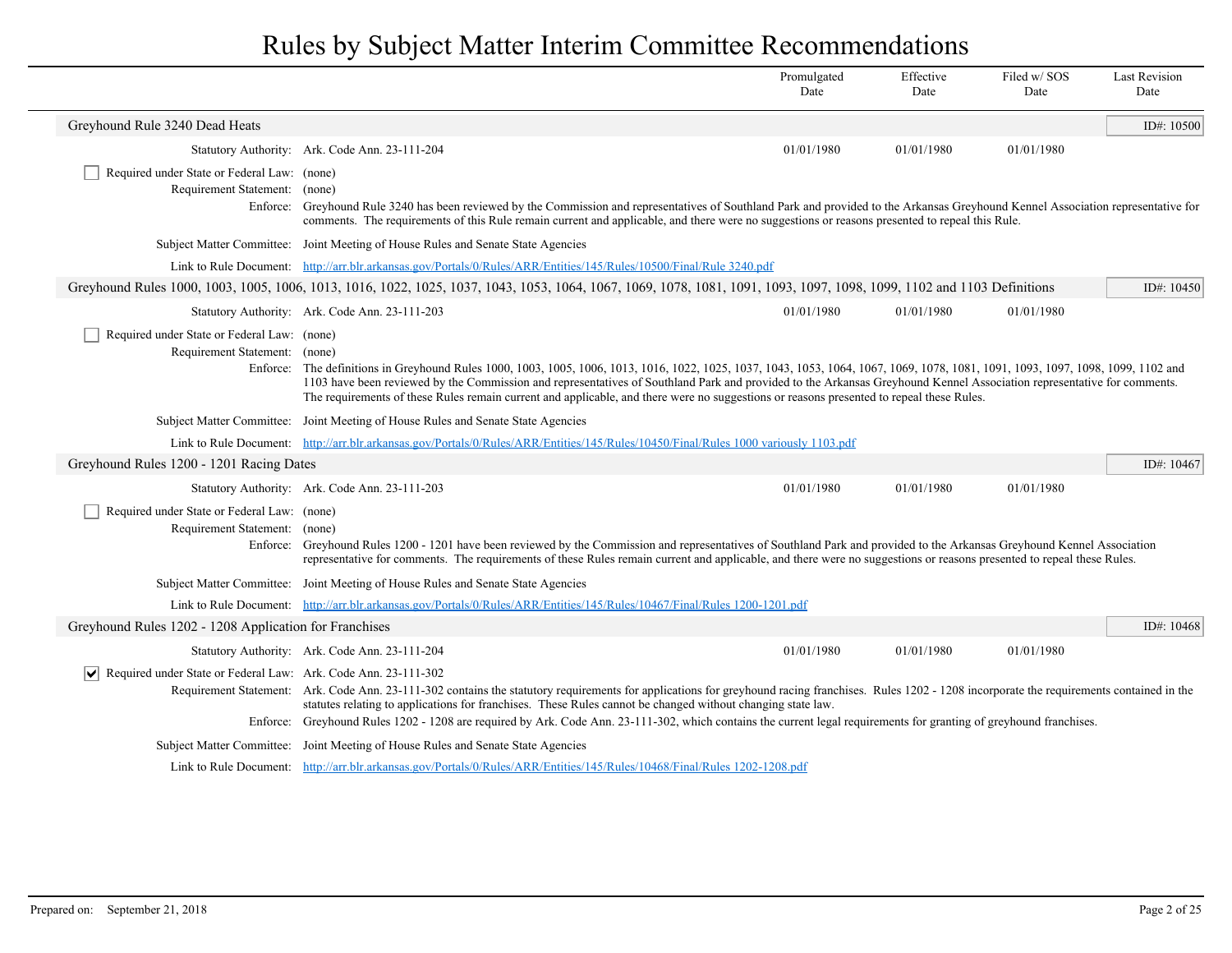|                                                                              |                                                                                                                                                                                                                                                                                                                                                                                                     | Promulgated<br>Date | Effective<br>Date | Filed w/SOS<br>Date | <b>Last Revision</b><br>Date |
|------------------------------------------------------------------------------|-----------------------------------------------------------------------------------------------------------------------------------------------------------------------------------------------------------------------------------------------------------------------------------------------------------------------------------------------------------------------------------------------------|---------------------|-------------------|---------------------|------------------------------|
|                                                                              | Greyhound Rules 1210(A), 1211 - 1213, 1215 - 1216 and 1218 Duties and Obligations                                                                                                                                                                                                                                                                                                                   |                     |                   |                     | ID#: 10469                   |
|                                                                              | Statutory Authority: Ark. Code Ann. 23-111-204                                                                                                                                                                                                                                                                                                                                                      | 01/01/1980          | 01/01/1980        | 01/01/1980          |                              |
| Required under State or Federal Law: (none)<br>Requirement Statement: (none) | Enforce: Greyhound Rules 1210(A), 1211 - 1213, 1215 - 1216 and 1218 have been reviewed by the Commission and representatives of Southland Park and provided to the Arkansas<br>Greyhound Kennel Association representative for comments. The requirements of these Rules remain current and applicable, and there were no suggestions or reasons presented to<br>repeal these Rules.                |                     |                   |                     |                              |
|                                                                              | Subject Matter Committee: Joint Meeting of House Rules and Senate State Agencies                                                                                                                                                                                                                                                                                                                    |                     |                   |                     |                              |
|                                                                              | Link to Rule Document: http://arr.blr.arkansas.gov/Portals/0/Rules/ARR/Entities/145/Rules/10469/Final/Rules 1210A 1211-1213 1215-1216 and 1218.pdf                                                                                                                                                                                                                                                  |                     |                   |                     |                              |
|                                                                              | Greyhound Rules 1225, 1227, 1229, 1231 - 1233, 1235, 1237 - 1239 and 1240 Suspensions and Rulings                                                                                                                                                                                                                                                                                                   |                     |                   |                     | ID#: $10470$                 |
|                                                                              | Statutory Authority: Ark. Code Ann. 23-111-204                                                                                                                                                                                                                                                                                                                                                      | 01/01/1980          | 01/01/1980        | 01/01/1980          |                              |
| Required under State or Federal Law: (none)<br>Requirement Statement: (none) | Enforce: Greyhound Rules 1225, 1227, 1229, 1231 - 1233, 1235, 1237 - 1239 and 1240 have been reviewed by the Commission and representatives of Southland Park and provided to the<br>Arkansas Greyhound Kennel Association representative for comments. The requirements of these Rules remain current and applicable, and there were no suggestions or reasons<br>presented to repeal these Rules. |                     |                   |                     |                              |
|                                                                              | Subject Matter Committee: Joint Meeting of House Rules and Senate State Agencies                                                                                                                                                                                                                                                                                                                    |                     |                   |                     |                              |
|                                                                              | Link to Rule Document: http://arr.blr.arkansas.gov/Portals/0/Rules/ARR/Entities/145/Rules/10470/Final/Rules 1225 1227 1229 1231-1233 1235 1237-1240.pdf                                                                                                                                                                                                                                             |                     |                   |                     |                              |
| Greyhound Rules 1247, 1249 and 1251 Mutuel Summary Sheets                    |                                                                                                                                                                                                                                                                                                                                                                                                     |                     |                   |                     | ID#: 10471                   |
|                                                                              | Statutory Authority: Ark. Code Ann. 23-111-204                                                                                                                                                                                                                                                                                                                                                      | 01/01/1980          | 01/01/1980        | 01/01/1980          |                              |
| Required under State or Federal Law: (none)<br>Requirement Statement: (none) | Enforce: Greyhound Rules 1247, 1249 and 1251 have been reviewed by the Commission and representatives of Southland Park and provided to the Arkansas Greyhound Kennel<br>Association representative for comments. The requirements of these Rules remain current and applicable, and there were no suggestions or reasons presented to repeal these Rules.                                          |                     |                   |                     |                              |
|                                                                              | Subject Matter Committee: Joint Meeting of House Rules and Senate State Agencies                                                                                                                                                                                                                                                                                                                    |                     |                   |                     |                              |
|                                                                              | Link to Rule Document: http://arr.blr.arkansas.gov/Portals/0/Rules/ARR/Entities/145/Rules/10471/Final/Rules 1247 1249 1251.pdf                                                                                                                                                                                                                                                                      |                     |                   |                     |                              |
| Greyhound Rules 1254 - 1258 Purse Distribution                               |                                                                                                                                                                                                                                                                                                                                                                                                     |                     |                   |                     | ID#: 10472                   |
|                                                                              | Statutory Authority: Ark. Code Ann. 23-111-204                                                                                                                                                                                                                                                                                                                                                      | 01/01/1980          | 01/01/1980        | 01/01/1980          |                              |
| Required under State or Federal Law: (none)<br>Requirement Statement: (none) | Enforce: Greyhound Rules 1254 - 1258 have been reviewed by the Commission and representatives of Southland Park and provided to the Arkansas Greyhound Kennel Association<br>representative for comments. The requirements of these Rules remain current and applicable, and there were no suggestions or reasons presented to repeal these Rules.                                                  |                     |                   |                     |                              |
|                                                                              | Subject Matter Committee: Joint Meeting of House Rules and Senate State Agencies                                                                                                                                                                                                                                                                                                                    |                     |                   |                     |                              |
|                                                                              | Link to Rule Document: http://arr.blr.arkansas.gov/Portals/0/Rules/ARR/Entities/145/Rules/10472/Final/Rules 1254-1258.pdf                                                                                                                                                                                                                                                                           |                     |                   |                     |                              |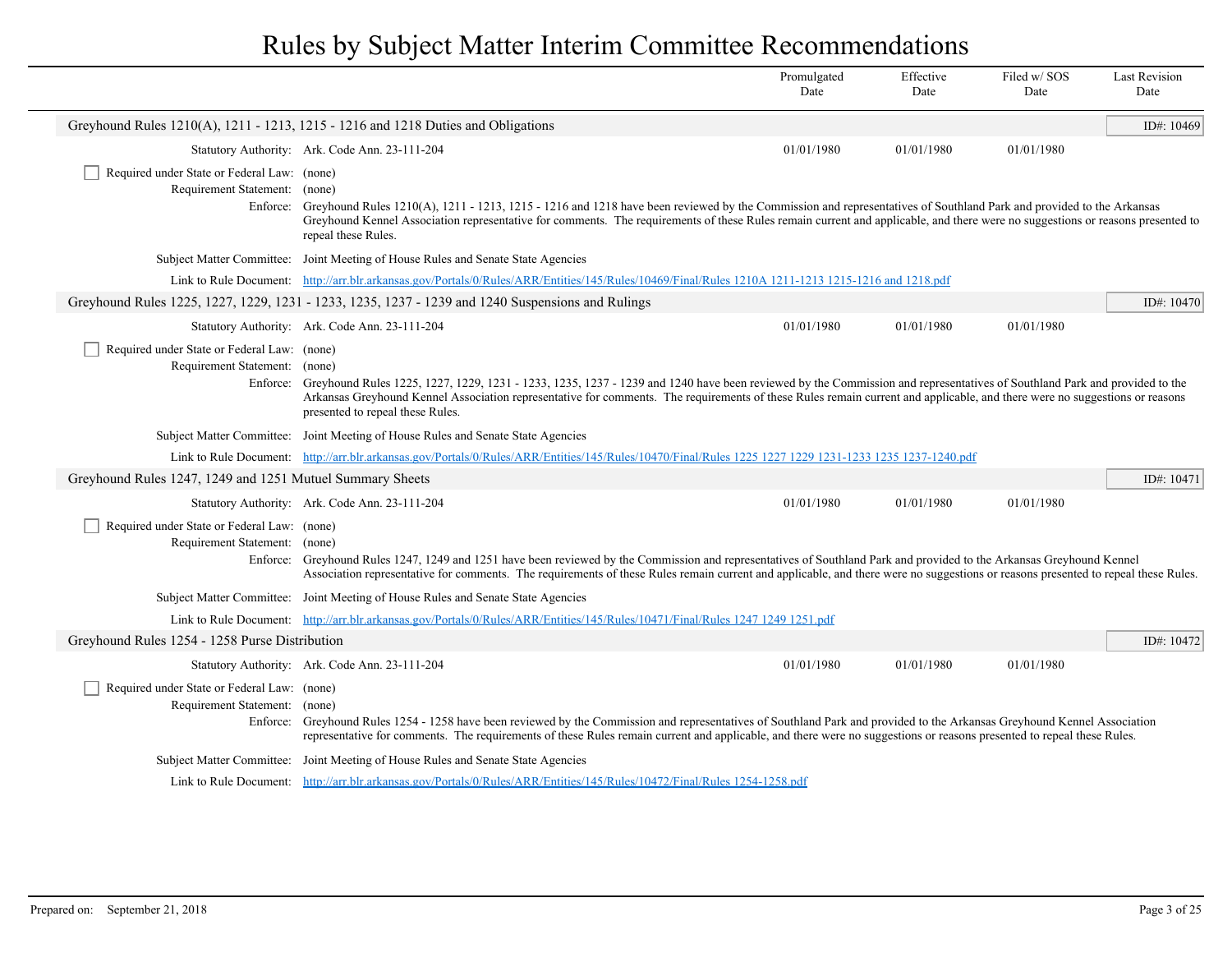|                                                                                          |                                                                                                                                                                                                                                                                                                                                                                                                                                                                                                                                  | Promulgated<br>Date | Effective<br>Date | Filed w/SOS<br>Date | <b>Last Revision</b><br>Date |
|------------------------------------------------------------------------------------------|----------------------------------------------------------------------------------------------------------------------------------------------------------------------------------------------------------------------------------------------------------------------------------------------------------------------------------------------------------------------------------------------------------------------------------------------------------------------------------------------------------------------------------|---------------------|-------------------|---------------------|------------------------------|
|                                                                                          | Greyhound Rules 1301, 1303, 1305, 1306, 1307, 1313, 1316, 1319, 1328, 1331, 1333, 1334, 1335, 1338, 1342, 1343, 1344, 1348, 1350 - 1352, 1358, 1359, 1360 and 1361                                                                                                                                                                                                                                                                                                                                                               |                     |                   |                     | ID#: 10473                   |
|                                                                                          | Statutory Authority: Ark. Code Ann. 23-111-204                                                                                                                                                                                                                                                                                                                                                                                                                                                                                   | 01/01/1980          | 01/01/1980        | 01/01/1980          |                              |
| Required under State or Federal Law: (none)<br>Requirement Statement: (none)<br>Enforce: | Greyhound Rules 1301, 1303, 1305, 1306, 1307, 1313, 1316, 1319, 1328, 1331, 1333, 1334, 1335, 1338, 1342, 1343, 1344, 1348, 1350 - 1352, 1358, 1359, 1360 and 1361 Corrupt,<br>Fraudulent and Prohibited Practices have been reviewed by the Commission and representatives of Southland Park and provided to the Arkansas Greyhound Kennel Association<br>representative for comments. The requirements of these Rules remain current and applicable, and there were no suggestions or reasons presented to repeal these Rules. |                     |                   |                     |                              |
|                                                                                          | Subject Matter Committee: Joint Meeting of House Rules and Senate State Agencies                                                                                                                                                                                                                                                                                                                                                                                                                                                 |                     |                   |                     |                              |
|                                                                                          | Link to Rule Document: http://arr.blr.arkansas.gov/Portals/0/Rules/ARR/Entities/145/Rules/10473/Final/Rules 1301 variously 1361.pdf                                                                                                                                                                                                                                                                                                                                                                                              |                     |                   |                     |                              |
| Greyhound Rules 1362 - 1366 Appeals to Commission                                        |                                                                                                                                                                                                                                                                                                                                                                                                                                                                                                                                  |                     |                   |                     | ID#: 10474                   |
|                                                                                          | Statutory Authority: Ark. Code Ann. 23-111-204                                                                                                                                                                                                                                                                                                                                                                                                                                                                                   | 01/01/1980          | 01/01/1980        | 01/01/1980          |                              |
| Required under State or Federal Law: (none)<br>Requirement Statement: (none)             | Enforce: Greyhound Rules 1362 - 1366 have been reviewed by the Commission and representatives of Southland Park and provided to the Arkansas Greyhound Kennel Association<br>representative for comments. The requirements of these Rules remain current and applicable, and there were no suggestions or reasons presented to repeal these Rules.                                                                                                                                                                               |                     |                   |                     |                              |
|                                                                                          | Subject Matter Committee: Joint Meeting of House Rules and Senate State Agencies                                                                                                                                                                                                                                                                                                                                                                                                                                                 |                     |                   |                     |                              |
|                                                                                          | Link to Rule Document: http://arr.blr.arkansas.gov/Portals/0/Rules/ARR/Entities/145/Rules/10474/Final/Rules 1362-1366.pdf                                                                                                                                                                                                                                                                                                                                                                                                        |                     |                   |                     |                              |
|                                                                                          | Greyhound Rules 1375, 1376 and 1378 Commission Veterinarian Powers and Duties                                                                                                                                                                                                                                                                                                                                                                                                                                                    |                     |                   |                     | ID#: 10475                   |
|                                                                                          | Statutory Authority: Ark. Code Ann. 23-111-204                                                                                                                                                                                                                                                                                                                                                                                                                                                                                   | 01/01/1980          | 01/01/1980        | 01/01/1980          |                              |
| Required under State or Federal Law: (none)<br>Requirement Statement: (none)             | Enforce: Greyhound Rules 1375, 1376 and 1378 have been reviewed by the Commission and representatives of Southland Park and provided to the Arkansas Greyhound Kennel<br>Association representative for comments. The requirements of these Rules remain current and applicable, and there were no suggestions or reasons presented to repeal these Rules.                                                                                                                                                                       |                     |                   |                     |                              |
|                                                                                          | Subject Matter Committee: Joint Meeting of House Rules and Senate State Agencies                                                                                                                                                                                                                                                                                                                                                                                                                                                 |                     |                   |                     |                              |
|                                                                                          | Link to Rule Document: http://arr.blr.arkansas.gov/Portals/0/Rules/ARR/Entities/145/Rules/10475/Final/Rules 1375 1376 1378.pdf                                                                                                                                                                                                                                                                                                                                                                                                   |                     |                   |                     |                              |
| Greyhound Rules 3005, 3007 - 3008 and 3009 Board of Judges                               |                                                                                                                                                                                                                                                                                                                                                                                                                                                                                                                                  |                     |                   |                     | ID#: 10478                   |
|                                                                                          | Statutory Authority: Ark. Code Ann. 23-111-204                                                                                                                                                                                                                                                                                                                                                                                                                                                                                   | 01/01/1980          | 01/01/1980        | 01/01/1980          |                              |
| Required under State or Federal Law: (none)<br>Requirement Statement: (none)             | Enforce: Greyhound Rules 3005, 3007 - 3008 and 3009 have been reviewed by the Commission and representatives of Southland Park and provided to the Arkansas Greyhound Kennel<br>Association representative for comments. The requirements of these Rules remain current and applicable, and there were no suggestions or reasons presented to repeal these Rules.                                                                                                                                                                |                     |                   |                     |                              |
|                                                                                          | Subject Matter Committee: Joint Meeting of House Rules and Senate State Agencies                                                                                                                                                                                                                                                                                                                                                                                                                                                 |                     |                   |                     |                              |
|                                                                                          | Link to Rule Document: http://arr.blr.arkansas.gov/Portals/0/Rules/ARR/Entities/145/Rules/10478/Final/Rules 3005 3007-3009.pdf                                                                                                                                                                                                                                                                                                                                                                                                   |                     |                   |                     |                              |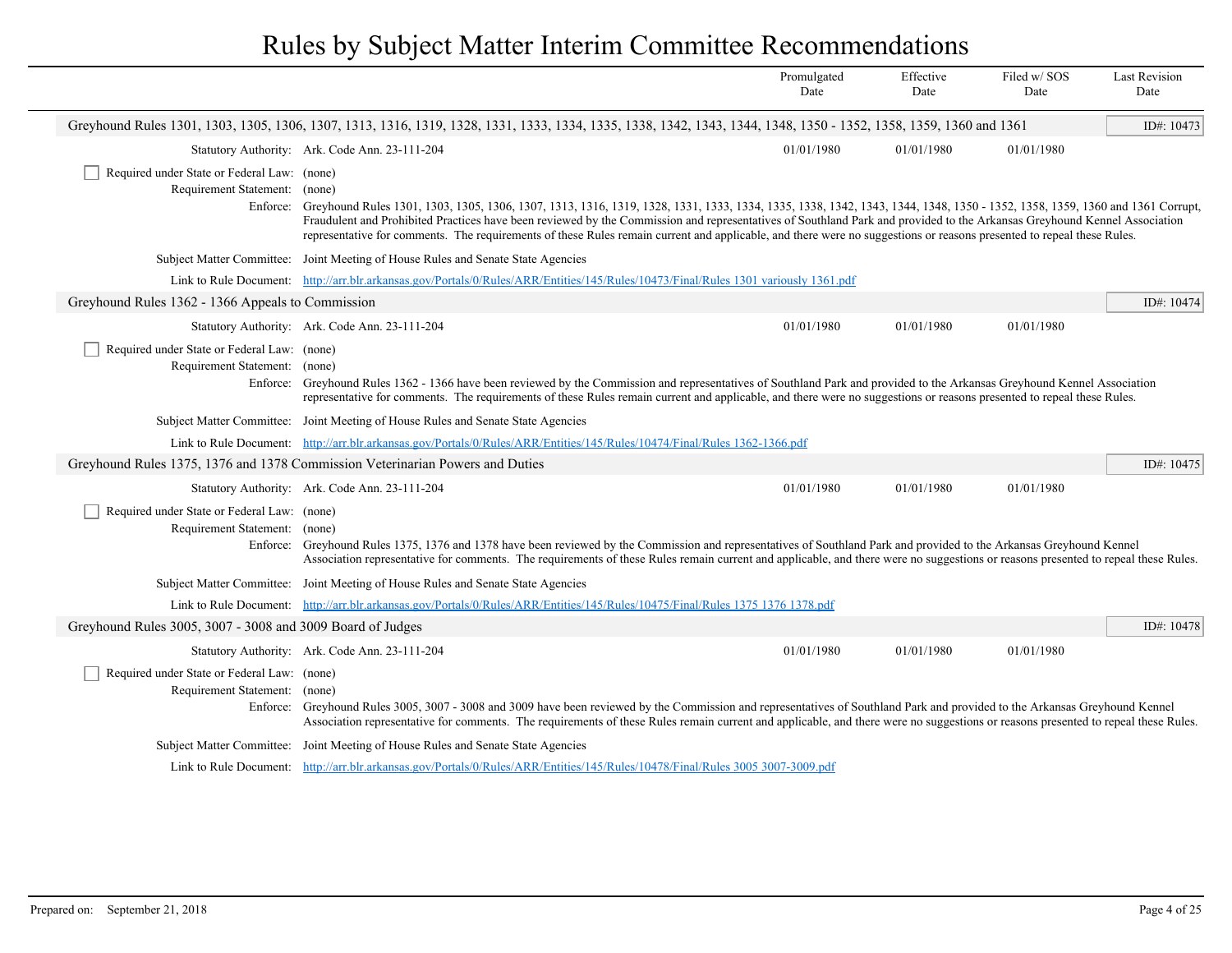|                                                                                          |                                                                                                                                                                                                                                                                                                                                                             | Promulgated<br>Date | Effective<br>Date | Filed w/SOS<br>Date | <b>Last Revision</b><br>Date |
|------------------------------------------------------------------------------------------|-------------------------------------------------------------------------------------------------------------------------------------------------------------------------------------------------------------------------------------------------------------------------------------------------------------------------------------------------------------|---------------------|-------------------|---------------------|------------------------------|
| Greyhound Rules 3020 - 3022 and 3024 Director of Racing                                  |                                                                                                                                                                                                                                                                                                                                                             |                     |                   |                     | ID#: $10480$                 |
|                                                                                          | Statutory Authority: Ark. Code Ann. 23-111-204                                                                                                                                                                                                                                                                                                              | 01/01/1980          | 01/01/1980        | 01/01/1980          |                              |
| Required under State or Federal Law: (none)<br>Requirement Statement: (none)             | Enforce: Greyhound Rules 3020 - 3022 and 3024 have been reviewed by the Commission and representatives of Southland Park and provided to the Arkansas Greyhound Kennel<br>Association representative for comments. The requirements of these Rules remain current and applicable, and there were no suggestions or reasons presented to repeal these Rules. |                     |                   |                     |                              |
|                                                                                          | Subject Matter Committee: Joint Meeting of House Rules and Senate State Agencies                                                                                                                                                                                                                                                                            |                     |                   |                     |                              |
|                                                                                          | Link to Rule Document: http://arr.blr.arkansas.gov/Portals/0/Rules/ARR/Entities/145/Rules/10480/Final/Rules 3020-3022 3024.pdf                                                                                                                                                                                                                              |                     |                   |                     |                              |
| Greyhound Rules 3030 - 3036 Racing Secretary                                             |                                                                                                                                                                                                                                                                                                                                                             |                     |                   |                     | ID#: 10481                   |
|                                                                                          | Statutory Authority: Ark. Code Ann. 23-111-204                                                                                                                                                                                                                                                                                                              | 01/01/1980          | 01/01/1980        | 01/01/1980          |                              |
| Required under State or Federal Law: (none)<br>Requirement Statement: (none)             | Enforce: Greyhound Rules 3030 - 3036 have been reviewed by the Commission and representatives of Southland Park and provided to the Arkansas Greyhound Kennel Association<br>representative for comments. The requirements of these Rules remain current and applicable, and there were no suggestions or reasons presented to repeal these Rules.          |                     |                   |                     |                              |
|                                                                                          | Subject Matter Committee: Joint Meeting of House Rules and Senate State Agencies                                                                                                                                                                                                                                                                            |                     |                   |                     |                              |
|                                                                                          | Link to Rule Document: http://arr.blr.arkansas.gov/Portals/0/Rules/ARR/Entities/145/Rules/10481/Final/Rules 3030-3036.pdf                                                                                                                                                                                                                                   |                     |                   |                     |                              |
| Greyhound Rules 3040 and 3041 Paddock Judge                                              |                                                                                                                                                                                                                                                                                                                                                             |                     |                   |                     | ID#: 10482                   |
|                                                                                          | Statutory Authority: Ark. Code Ann. 23-111-204                                                                                                                                                                                                                                                                                                              | 01/01/1980          | 01/01/1980        | 01/01/1980          |                              |
| Required under State or Federal Law: (none)<br>Requirement Statement: (none)<br>Enforce: | Greyhound Rules 3040 and 3041 have been reviewed by the Commission and representatives of Southland Park and provided to the Arkansas Greyhound Kennel Association<br>representative for comments. The requirements of these Rules remain current and applicable, and there were no suggestions or reasons presented to repeal these Rules.                 |                     |                   |                     |                              |
|                                                                                          | Subject Matter Committee: Joint Meeting of House Rules and Senate State Agencies                                                                                                                                                                                                                                                                            |                     |                   |                     |                              |
|                                                                                          | Link to Rule Document: http://arr.blr.arkansas.gov/Portals/0/Rules/ARR/Entities/145/Rules/10482/Final/Rules 3040-3041.pdf                                                                                                                                                                                                                                   |                     |                   |                     |                              |
| Greyhound Rules 3050 - 3053 Official Starter                                             |                                                                                                                                                                                                                                                                                                                                                             |                     |                   |                     | ID#: 10484                   |
|                                                                                          | Statutory Authority: Ark. Code Ann. 23-111-204                                                                                                                                                                                                                                                                                                              | 01/01/1980          | 01/01/1980        | 01/01/1980          |                              |
| Required under State or Federal Law: (none)<br>Requirement Statement: (none)             | Enforce: Greyhound Rules 3050 - 3053 have been reviewed by the Commission and representatives of Southland Park and provided to the Arkansas Greyhound Kennel Association<br>representative for comments. The requirements of these Rules remain current and applicable, and there were no suggestions or reasons presented to repeal these Rules.          |                     |                   |                     |                              |
|                                                                                          | Subject Matter Committee: Joint Meeting of House Rules and Senate State Agencies                                                                                                                                                                                                                                                                            |                     |                   |                     |                              |
|                                                                                          | Link to Rule Document: http://arr.blr.arkansas.gov/Portals/0/Rules/ARR/Entities/145/Rules/10484/Final/Rules 3050-3053.pdf                                                                                                                                                                                                                                   |                     |                   |                     |                              |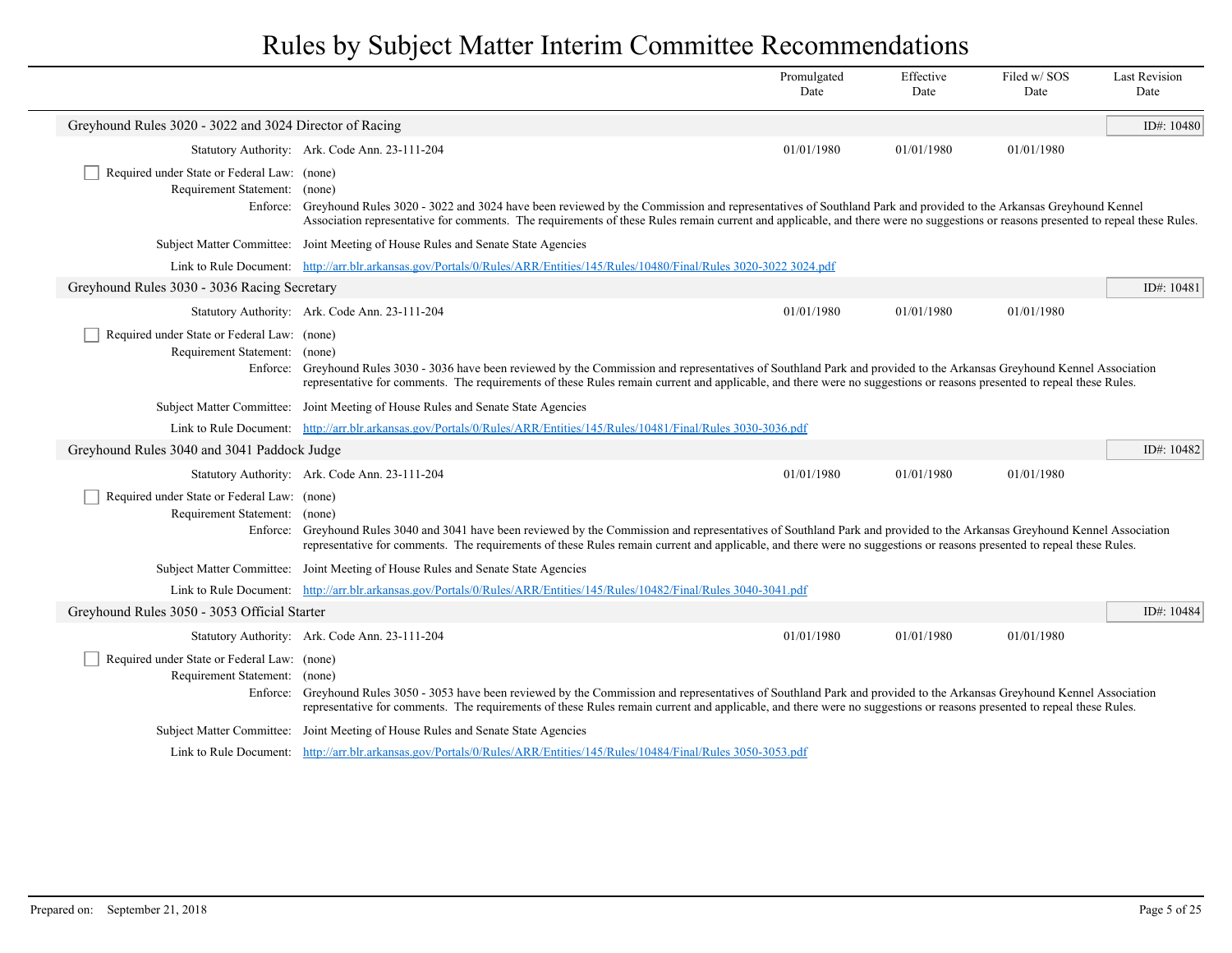|                                                                                          |                                                                                                                                                                                                                                                                                                                                                                    | Promulgated<br>Date | Effective<br>Date | Filed w/SOS<br>Date | <b>Last Revision</b><br>Date |
|------------------------------------------------------------------------------------------|--------------------------------------------------------------------------------------------------------------------------------------------------------------------------------------------------------------------------------------------------------------------------------------------------------------------------------------------------------------------|---------------------|-------------------|---------------------|------------------------------|
|                                                                                          | Greyhound Rules 3090 - 3091, 3093 - 3096 and 3102 Licenses, Registrations and Fees for Participation in Racing                                                                                                                                                                                                                                                     |                     |                   |                     | ID#: 10485                   |
|                                                                                          | Statutory Authority: Ark. Code Ann. 23-111-204                                                                                                                                                                                                                                                                                                                     | 01/01/1980          | 01/01/1980        | 01/01/1980          |                              |
| Required under State or Federal Law: (none)<br>Requirement Statement: (none)<br>Enforce: | Greyhound Rules 3090 - 3091, 3093 - 3096 and 3102 have been reviewed by the Commission and representatives of Southland Park and provided to the Arkansas Greyhound<br>Kennel Association representative for comments. The requirements of these Rules remain current and applicable, and there were no suggestions or reasons presented to repeal<br>these Rules. |                     |                   |                     |                              |
|                                                                                          | Subject Matter Committee: Joint Meeting of House Rules and Senate State Agencies                                                                                                                                                                                                                                                                                   |                     |                   |                     |                              |
|                                                                                          | Link to Rule Document: http://arr.blr.arkansas.gov/Portals/0/Rules/ARR/Entities/145/Rules/10485/Final/Rules 3090-3091 3093-3096 3102.pdf                                                                                                                                                                                                                           |                     |                   |                     |                              |
| Greyhound Rules 3104 - 3112 Kennel Names                                                 |                                                                                                                                                                                                                                                                                                                                                                    |                     |                   |                     | ID#: 10486                   |
|                                                                                          | Statutory Authority: Ark. Code Ann. 23-111-204                                                                                                                                                                                                                                                                                                                     | 01/01/1980          | 01/01/1980        | 01/01/1980          |                              |
| Required under State or Federal Law: (none)<br>Requirement Statement: (none)             | Enforce: Greyhound Rules 3104 - 3112 have been reviewed by the Commission and representatives of Southland Park and provided to the Arkansas Greyhound Kennel Association<br>representative for comments. The requirements of these Rules remain current and applicable, and there were no suggestions or reasons presented to repeal these Rules.                 |                     |                   |                     |                              |
|                                                                                          | Subject Matter Committee: Joint Meeting of House Rules and Senate State Agencies                                                                                                                                                                                                                                                                                   |                     |                   |                     |                              |
|                                                                                          | Link to Rule Document: http://arr.blr.arkansas.gov/Portals/0/Rules/ARR/Entities/145/Rules/10486/Final/Rules 3104-3112.pdf                                                                                                                                                                                                                                          |                     |                   |                     |                              |
| Greyhound Rules 3115 - 3116 Kennel Owners                                                |                                                                                                                                                                                                                                                                                                                                                                    |                     |                   |                     | ID#: 10488                   |
|                                                                                          | Statutory Authority: Ark. Code Ann. 23-111-204                                                                                                                                                                                                                                                                                                                     | 01/01/1980          | 01/01/1980        | 01/01/1980          |                              |
| Required under State or Federal Law: (none)<br>Requirement Statement: (none)             | Enforce: Greyhound Rules 3115-3116 have been reviewed by the Commission and representatives of Southland Park and provided to the Arkansas Greyhound Kennel Association<br>representative for comments. The requirements of these Rules remain current and applicable, and there were no suggestions or reasons presented to repeal these Rules.                   |                     |                   |                     |                              |
|                                                                                          | Subject Matter Committee: Joint Meeting of House Rules and Senate State Agencies                                                                                                                                                                                                                                                                                   |                     |                   |                     |                              |
|                                                                                          | Link to Rule Document: http://arr.blr.arkansas.gov/Portals/0/Rules/ARR/Entities/145/Rules/10488/Final/Rules 3115-3116.pdf                                                                                                                                                                                                                                          |                     |                   |                     |                              |
| Greyhound Rules 3120 - 3126 Partnerships                                                 |                                                                                                                                                                                                                                                                                                                                                                    |                     |                   |                     | ID#: 10489                   |
|                                                                                          | Statutory Authority: Ark. Code Ann. 23-111-204                                                                                                                                                                                                                                                                                                                     | 01/01/1980          | 01/01/1980        | 01/01/1980          |                              |
| Required under State or Federal Law: (none)<br>Requirement Statement: (none)             | Enforce: Greyhound Rules 3120-3126 have been reviewed by the Commission and representatives of Southland Park and provided to the Arkansas Greyhound Kennel Association<br>representative for comments. The requirements of these Rules remain current and applicable, and there were no suggestions or reasons presented to repeal these Rules.                   |                     |                   |                     |                              |
|                                                                                          | Subject Matter Committee: Joint Meeting of House Rules and Senate State Agencies                                                                                                                                                                                                                                                                                   |                     |                   |                     |                              |
|                                                                                          | Link to Rule Document: http://arr.blr.arkansas.gov/Portals/0/Rules/ARR/Entities/145/Rules/10489/Final/Rules 3120-3126.pdf                                                                                                                                                                                                                                          |                     |                   |                     |                              |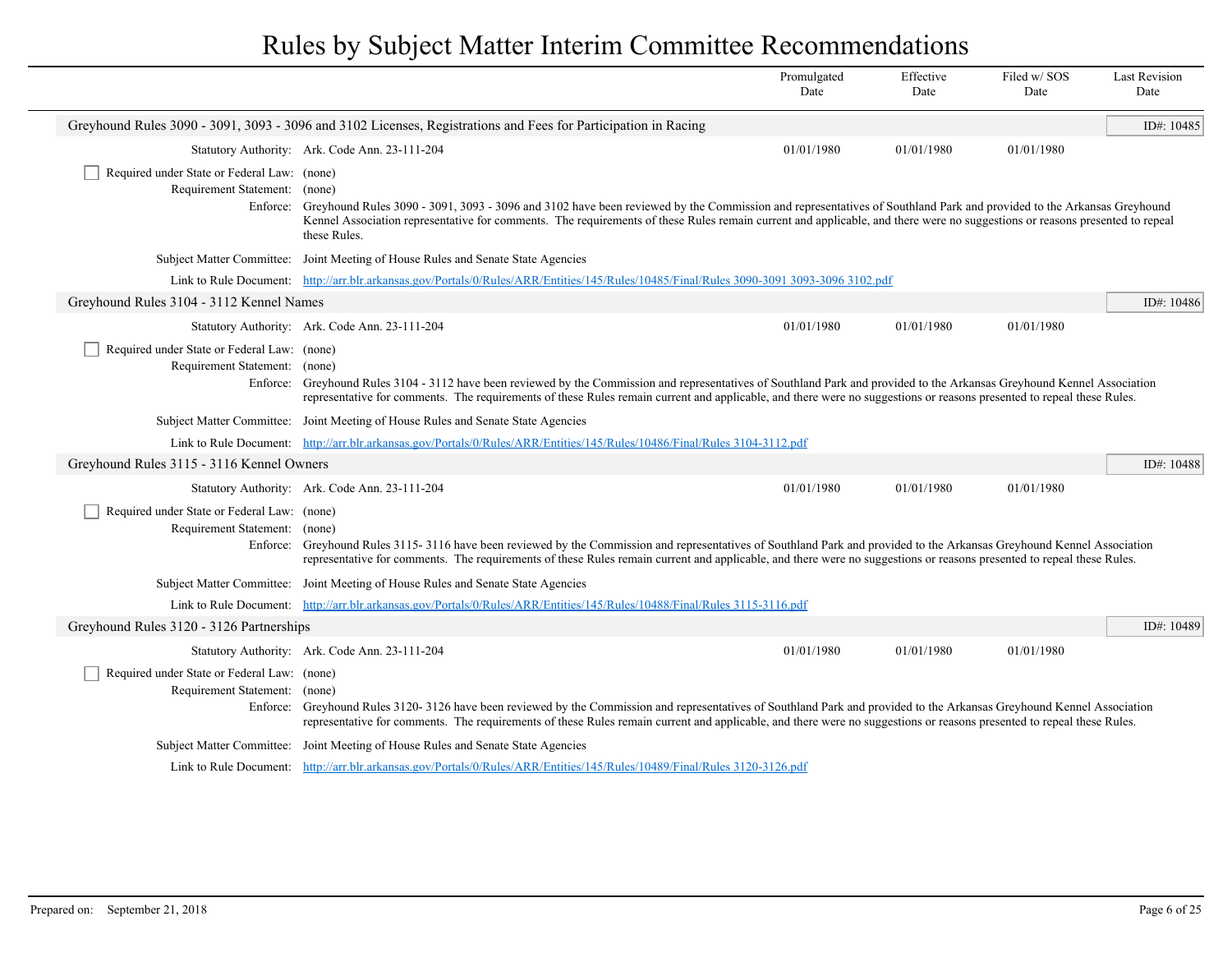|                                                                              |                                                                                                                                                                                                                                                                                                                                                            | Promulgated<br>Date | Effective<br>Date | Filed w/SOS<br>Date | <b>Last Revision</b><br>Date |
|------------------------------------------------------------------------------|------------------------------------------------------------------------------------------------------------------------------------------------------------------------------------------------------------------------------------------------------------------------------------------------------------------------------------------------------------|---------------------|-------------------|---------------------|------------------------------|
| Greyhound Rules 3140 - 3146 Authorized Agents                                |                                                                                                                                                                                                                                                                                                                                                            |                     |                   |                     | ID#: 10493                   |
|                                                                              | Statutory Authority: Ark. Code Ann. 23-111-204                                                                                                                                                                                                                                                                                                             | 01/01/1980          | 01/01/1980        | 01/01/1980          |                              |
| Required under State or Federal Law: (none)<br>Requirement Statement: (none) | Enforce: Greyhound Rules 3140-3146 have been reviewed by the Commission and representatives of Southland Park and provided to the Arkansas Greyhound Kennel Association<br>representative for comments. The requirements of these Rules remain current and applicable, and there were no suggestions or reasons presented to repeal these Rules.           |                     |                   |                     |                              |
|                                                                              | Subject Matter Committee: Joint Meeting of House Rules and Senate State Agencies                                                                                                                                                                                                                                                                           |                     |                   |                     |                              |
|                                                                              | Link to Rule Document: http://arr.blr.arkansas.gov/Portals/0/Rules/ARR/Entities/145/Rules/10493/Final/Rules 3140-3146.pdf                                                                                                                                                                                                                                  |                     |                   |                     |                              |
| Greyhound Rules 3180 - 3181 Greyhound Schooling                              |                                                                                                                                                                                                                                                                                                                                                            |                     |                   |                     | ID#: 10494                   |
|                                                                              | Statutory Authority: Ark. Code Ann. 23-111-204                                                                                                                                                                                                                                                                                                             | 01/01/1980          | 01/01/1980        | 01/01/1980          |                              |
| Required under State or Federal Law: (none)<br>Requirement Statement: (none) | Enforce: Greyhound Rules 3180-3181 have been reviewed by the Commission and representatives of Southland Park and provided to the Arkansas Greyhound Kennel Association<br>representative for comments. The requirements of these Rules remain current and applicable, and there were no suggestions or reasons presented to repeal these Rules.           |                     |                   |                     |                              |
|                                                                              | Subject Matter Committee: Joint Meeting of House Rules and Senate State Agencies                                                                                                                                                                                                                                                                           |                     |                   |                     |                              |
|                                                                              | Link to Rule Document: http://arr.blr.arkansas.gov/Portals/0/Rules/ARR/Entities/145/Rules/10494/Final/Rules 3180-3181.pdf                                                                                                                                                                                                                                  |                     |                   |                     |                              |
| Greyhound Rules 3205, 3207 and 3208 Program                                  |                                                                                                                                                                                                                                                                                                                                                            |                     |                   |                     | ID#: 10497                   |
|                                                                              | Statutory Authority: Ark. Code Ann. 23-111-204                                                                                                                                                                                                                                                                                                             | 01/01/1980          | 01/01/1980        | 01/01/1980          |                              |
| Required under State or Federal Law: (none)<br>Requirement Statement: (none) | Enforce: Greyhound Rules 3205, 3207 and 3208 have been reviewed by the Commission and representatives of Southland Park and provided to the Arkansas Greyhound Kennel<br>Association representative for comments. The requirements of these Rules remain current and applicable, and there were no suggestions or reasons presented to repeal these Rules. |                     |                   |                     |                              |
|                                                                              | Subject Matter Committee: Joint Meeting of House Rules and Senate State Agencies                                                                                                                                                                                                                                                                           |                     |                   |                     |                              |
|                                                                              | Link to Rule Document: http://arr.blr.arkansas.gov/Portals/0/Rules/ARR/Entities/145/Rules/10497/Final/Rules 3205 3207 3208.pdf                                                                                                                                                                                                                             |                     |                   |                     |                              |
| Greyhound Rules 3222 - 3225 Weights and Weighing                             |                                                                                                                                                                                                                                                                                                                                                            |                     |                   |                     | ID#: 10498                   |
|                                                                              | Statutory Authority: Ark. Code Ann. 23-111-204                                                                                                                                                                                                                                                                                                             | 01/01/1980          | 01/01/1980        | 01/01/1980          |                              |
| Required under State or Federal Law: (none)<br>Requirement Statement: (none) | Enforce: Greyhound Rules 3222 - 3225 have been reviewed by the Commission and representatives of Southland Park and provided to the Arkansas Greyhound Kennel Association<br>representative for comments. The requirements of these Rules remain current and applicable, and there were no suggestions or reasons presented to repeal these Rules.         |                     |                   |                     |                              |
|                                                                              | Subject Matter Committee: Joint Meeting of House Rules and Senate State Agencies                                                                                                                                                                                                                                                                           |                     |                   |                     |                              |
|                                                                              | Link to Rule Document: http://arr.blr.arkansas.gov/Portals/0/Rules/ARR/Entities/145/Rules/10498/Final/Rules 3222-3225.pdf                                                                                                                                                                                                                                  |                     |                   |                     |                              |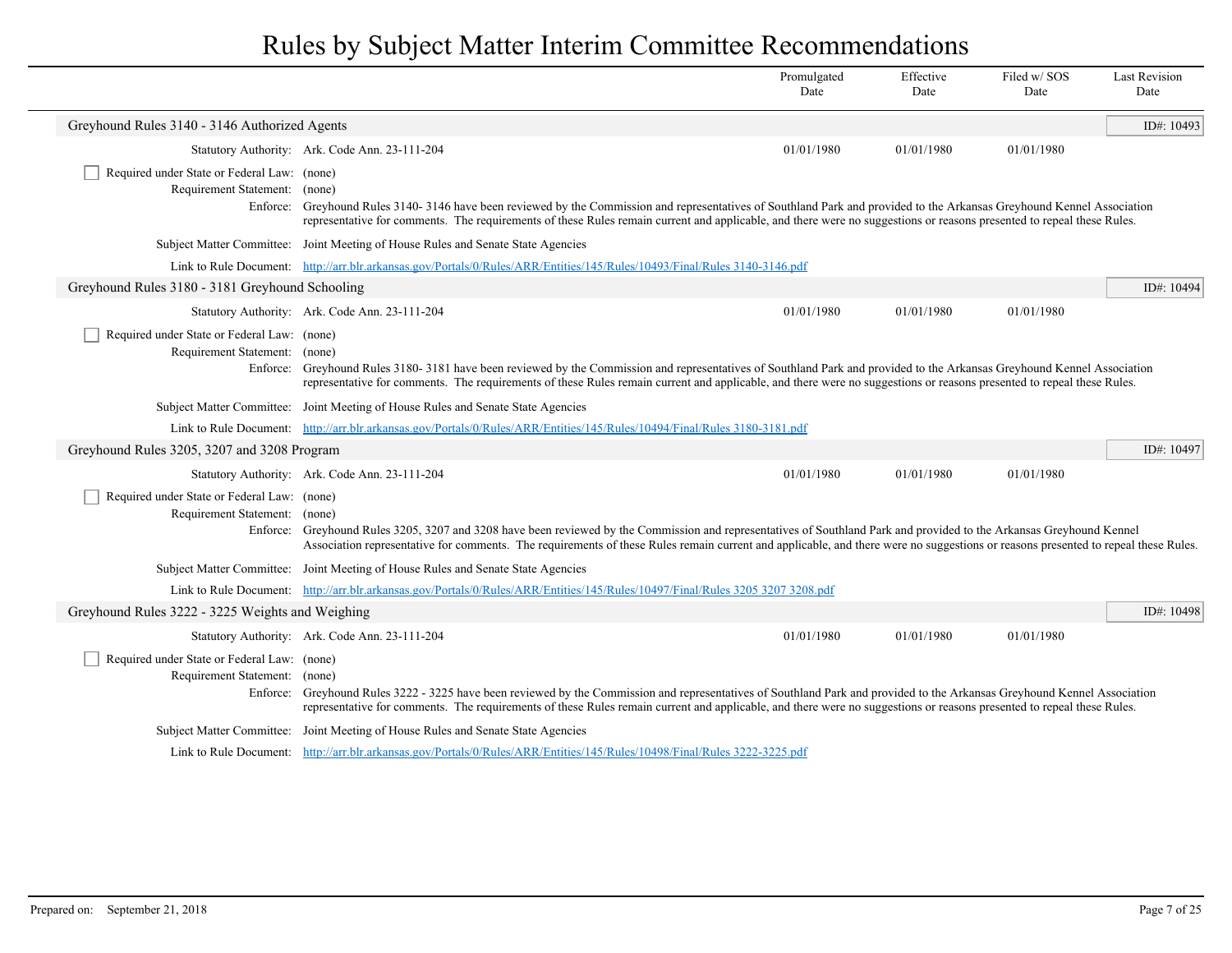|                                                                                          |                                                                                                                                                                                                                                                                                                                                                                                      | Promulgated<br>Date | Effective<br>Date | Filed w/SOS<br>Date | <b>Last Revision</b><br>Date |
|------------------------------------------------------------------------------------------|--------------------------------------------------------------------------------------------------------------------------------------------------------------------------------------------------------------------------------------------------------------------------------------------------------------------------------------------------------------------------------------|---------------------|-------------------|---------------------|------------------------------|
| Greyhound Rules 3230, 3231 and 3235 The Race                                             |                                                                                                                                                                                                                                                                                                                                                                                      |                     |                   |                     | ID#: 10499                   |
|                                                                                          | Statutory Authority: Ark. Code Ann. 23-111-204                                                                                                                                                                                                                                                                                                                                       | 01/01/1980          | 01/01/1980        | 01/01/1980          |                              |
| Required under State or Federal Law: (none)<br>Requirement Statement: (none)             | Enforce: Greyhound Rules 3230, 3231 and 3235 have been reviewed by the Commission and representatives of Southland Park and provided to the Arkansas Greyhound Kennel<br>Association representative for comments. The requirements of these Rules remain current and applicable, and there were no suggestions or reasons presented to repeal these Rules.                           |                     |                   |                     |                              |
|                                                                                          | Subject Matter Committee: Joint Meeting of House Rules and Senate State Agencies                                                                                                                                                                                                                                                                                                     |                     |                   |                     |                              |
|                                                                                          | Link to Rule Document: http://arr.blr.arkansas.gov/Portals/0/Rules/ARR/Entities/145/Rules/10499/Final/Rules 3230 3231 3235.pdf                                                                                                                                                                                                                                                       |                     |                   |                     |                              |
| Greyhound Rules 3250 - 3253 Postponement and Cancellation of Races                       |                                                                                                                                                                                                                                                                                                                                                                                      |                     |                   |                     | ID#: $10501$                 |
|                                                                                          | Statutory Authority: Ark. Code Ann. 23-111-204                                                                                                                                                                                                                                                                                                                                       | 01/01/1980          | 01/01/1980        | 01/01/1980          |                              |
| Required under State or Federal Law: (none)<br>Requirement Statement: (none)             | Enforce: Greyhound Rules 3250 - 3253 have been reviewed by the Commission and representatives of Southland Park and provided to the Arkansas Greyhound Kennel Association<br>representative for comments. The requirements of these Rules remain current and applicable, and there were no suggestions or reasons presented to repeal these Rules.                                   |                     |                   |                     |                              |
|                                                                                          | Subject Matter Committee: Joint Meeting of House Rules and Senate State Agencies                                                                                                                                                                                                                                                                                                     |                     |                   |                     |                              |
|                                                                                          | Link to Rule Document: http://arr.blr.arkansas.gov/Portals/0/Rules/ARR/Entities/145/Rules/10501/Final/Rules 3250-3253.pdf                                                                                                                                                                                                                                                            |                     |                   |                     |                              |
| Greyhound Rules 3260, 3263, 3265 and 3267 - 3272 Wagering                                |                                                                                                                                                                                                                                                                                                                                                                                      |                     |                   |                     | ID#: $10661$                 |
|                                                                                          | Statutory Authority: Ark. Code Ann. 23-111-204                                                                                                                                                                                                                                                                                                                                       | 01/01/1980          | 01/01/1980        | 01/01/1980          |                              |
| Required under State or Federal Law: (none)<br>Requirement Statement:                    | (none)<br>Enforce: Greyhound Rules 3260, 3263, 3265 and 3267 - 3272 have been reviewed by the Commission and representatives of Southland Park and provided to the Arkansas Greyhound<br>Kennel Association representative for comments. The requirements of these Rules remain current and applicable, and there were no suggestions or reasons presented to repeal<br>these Rules. |                     |                   |                     |                              |
|                                                                                          | Subject Matter Committee: Joint Meeting of House Rules and Senate State Agencies                                                                                                                                                                                                                                                                                                     |                     |                   |                     |                              |
|                                                                                          | Link to Rule Document: http://arr.blr.arkansas.gov/Portals/0/Rules/ARR/Entities/145/Rules/10661/Final/Rules 3260 3263 3265 and 3267-3272.pdf                                                                                                                                                                                                                                         |                     |                   |                     |                              |
| Thoroughbred Rule 1234                                                                   |                                                                                                                                                                                                                                                                                                                                                                                      |                     |                   |                     | ID#: 10456                   |
|                                                                                          | Statutory Authority: Ark. Code Ann. 23-110-204                                                                                                                                                                                                                                                                                                                                       | 01/01/1972          | 01/01/1972        | 01/01/1972          |                              |
| Required under State or Federal Law: (none)<br>Requirement Statement: (none)<br>Enforce: | Thoroughbred Rule 1234 has been reviewed by the Commission and representatives of Oaklawn Park and provided to the horsemen's representative for comments. The<br>requirements of this Rule remain current and applicable, and there were no suggestions or reasons presented to repeal this Rule.                                                                                   |                     |                   |                     |                              |
|                                                                                          | Subject Matter Committee: Joint Meeting of House Rules and Senate State Agencies                                                                                                                                                                                                                                                                                                     |                     |                   |                     |                              |
|                                                                                          | Link to Rule Document: http://arr.blr.arkansas.gov/Portals/0/Rules/ARR/Entities/145/Rules/10456/Final/Rule 1234.pdf                                                                                                                                                                                                                                                                  |                     |                   |                     |                              |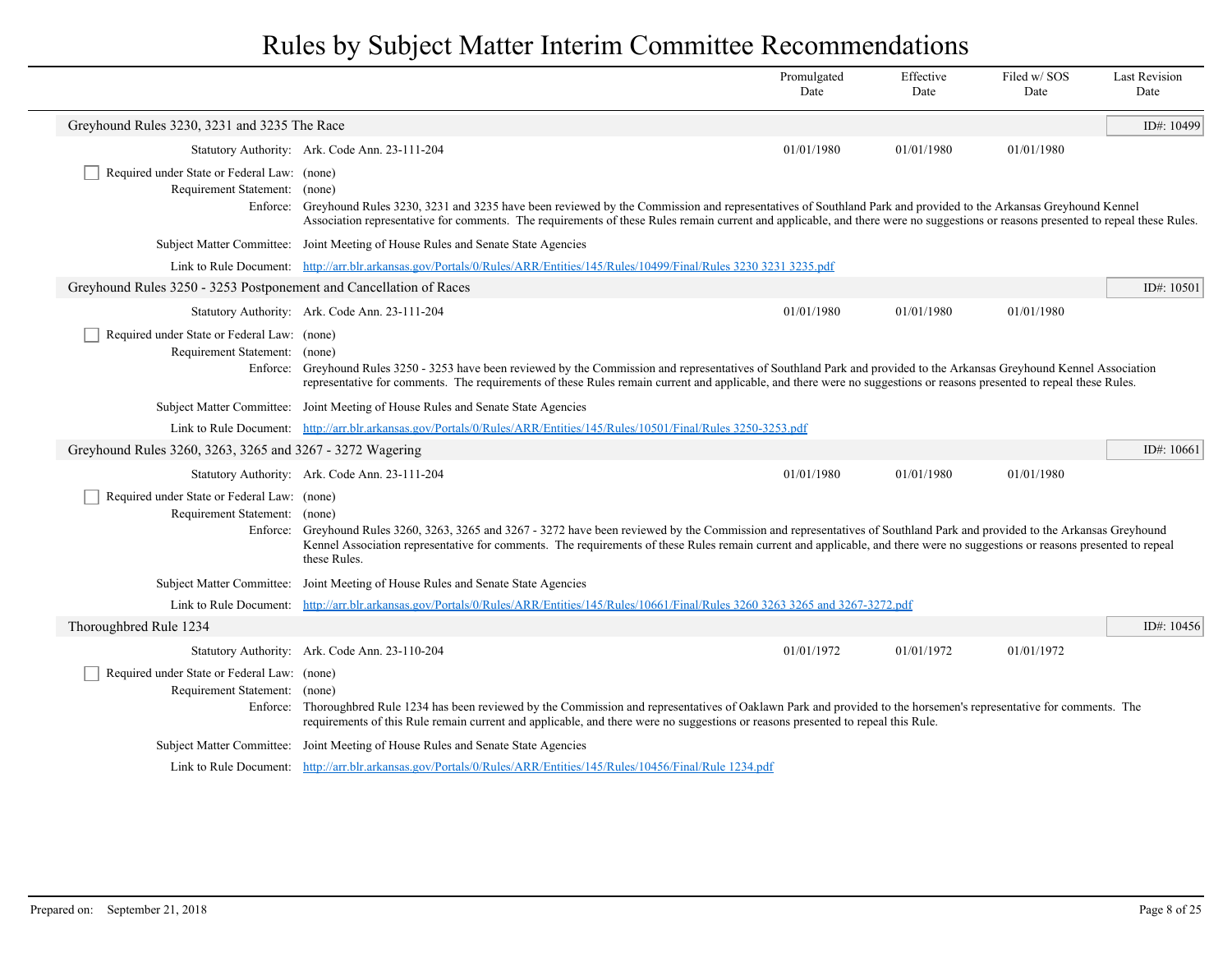|                                                                              |                                                                                                                                                                                                                                                                                                             | Promulgated<br>Date | Effective<br>Date | Filed w/ SOS<br>Date | <b>Last Revision</b><br>Date |
|------------------------------------------------------------------------------|-------------------------------------------------------------------------------------------------------------------------------------------------------------------------------------------------------------------------------------------------------------------------------------------------------------|---------------------|-------------------|----------------------|------------------------------|
| Thoroughbred Rule 1235                                                       |                                                                                                                                                                                                                                                                                                             |                     |                   |                      | ID#: 10457                   |
|                                                                              | Statutory Authority: Ark. Code Ann. 23-110-204                                                                                                                                                                                                                                                              | 01/01/1972          | 01/01/1972        | 01/01/1972           |                              |
| Required under State or Federal Law: (none)<br>Requirement Statement: (none) | Enforce: Thoroughbred Rule 1235 has been reviewed by the Commission and representatives of Oaklawn Park and provided to the horsemen's representative for comments. The<br>requirements of this Rule remain current and applicable, and there were no suggestions or reasons presented to repeal this Rule. |                     |                   |                      |                              |
|                                                                              | Subject Matter Committee: Joint Meeting of House Rules and Senate State Agencies                                                                                                                                                                                                                            |                     |                   |                      |                              |
|                                                                              | Link to Rule Document: http://arr.blr.arkansas.gov/Portals/0/Rules/ARR/Entities/145/Rules/10457/Final/Rule 1235.pdf                                                                                                                                                                                         |                     |                   |                      |                              |
| Thoroughbred Rule 1236                                                       |                                                                                                                                                                                                                                                                                                             |                     |                   |                      | ID#: 10458                   |
|                                                                              | Statutory Authority: Ark. Code Ann. 23-110-204                                                                                                                                                                                                                                                              | 01/01/1972          | 01/01/1972        | 01/01/1972           |                              |
| Required under State or Federal Law: (none)<br>Requirement Statement: (none) | Enforce: Thoroughbred Rule 1236 has been reviewed by the Commission and representatives of Oaklawn Park and provided to the horsemen's representative for comments. The<br>requirements of this Rule remain current and applicable, and there were no suggestions or reasons presented to repeal this Rule. |                     |                   |                      |                              |
|                                                                              | Subject Matter Committee: Joint Meeting of House Rules and Senate State Agencies                                                                                                                                                                                                                            |                     |                   |                      |                              |
|                                                                              | Link to Rule Document: http://arr.blr.arkansas.gov/Portals/0/Rules/ARR/Entities/145/Rules/10458/Final/Rule 1236.pdf                                                                                                                                                                                         |                     |                   |                      |                              |
| Thoroughbred Rule 1238                                                       |                                                                                                                                                                                                                                                                                                             |                     |                   |                      | ID#: 10459                   |
|                                                                              | Statutory Authority: Ark. Code Ann. 23-110-204                                                                                                                                                                                                                                                              | 01/01/1972          | 01/01/1972        | 01/01/1972           |                              |
| Required under State or Federal Law: (none)<br>Requirement Statement: (none) | Enforce: Thoroughbred Rule 1238 has been reviewed by the Commission and representatives of Oaklawn Park and provided to the horsemen's representative for comments. The<br>requirements of this Rule remain current and applicable, and there were no suggestions or reasons presented to repeal this Rule. |                     |                   |                      |                              |
|                                                                              | Subject Matter Committee: Joint Meeting of House Rules and Senate State Agencies                                                                                                                                                                                                                            |                     |                   |                      |                              |
|                                                                              | Link to Rule Document: http://arr.blr.arkansas.gov/Portals/0/Rules/ARR/Entities/145/Rules/10459/Final/Rule 1238.pdf                                                                                                                                                                                         |                     |                   |                      |                              |
| Thoroughbred Rule 1239                                                       |                                                                                                                                                                                                                                                                                                             |                     |                   |                      | ID#: $10460$                 |
|                                                                              | Statutory Authority: Ark. Code Ann. 23-110-204                                                                                                                                                                                                                                                              | 01/01/1972          | 01/01/1972        | 01/01/1972           |                              |
| Required under State or Federal Law: (none)<br>Requirement Statement: (none) | Enforce: Thoroughbred Rule 1239 has been reviewed by the Commission and representatives of Oaklawn Park and provided to the horsemen's representative for comments. The<br>requirements of this Rule remain current and applicable, and there were no suggestions or reasons presented to repeal this Rule. |                     |                   |                      |                              |
|                                                                              | Subject Matter Committee: Joint Meeting of House Rules and Senate State Agencies                                                                                                                                                                                                                            |                     |                   |                      |                              |
|                                                                              | Link to Rule Document: http://arr.blr.arkansas.gov/Portals/0/Rules/ARR/Entities/145/Rules/10460/Final/Rule 1239.pdf                                                                                                                                                                                         |                     |                   |                      |                              |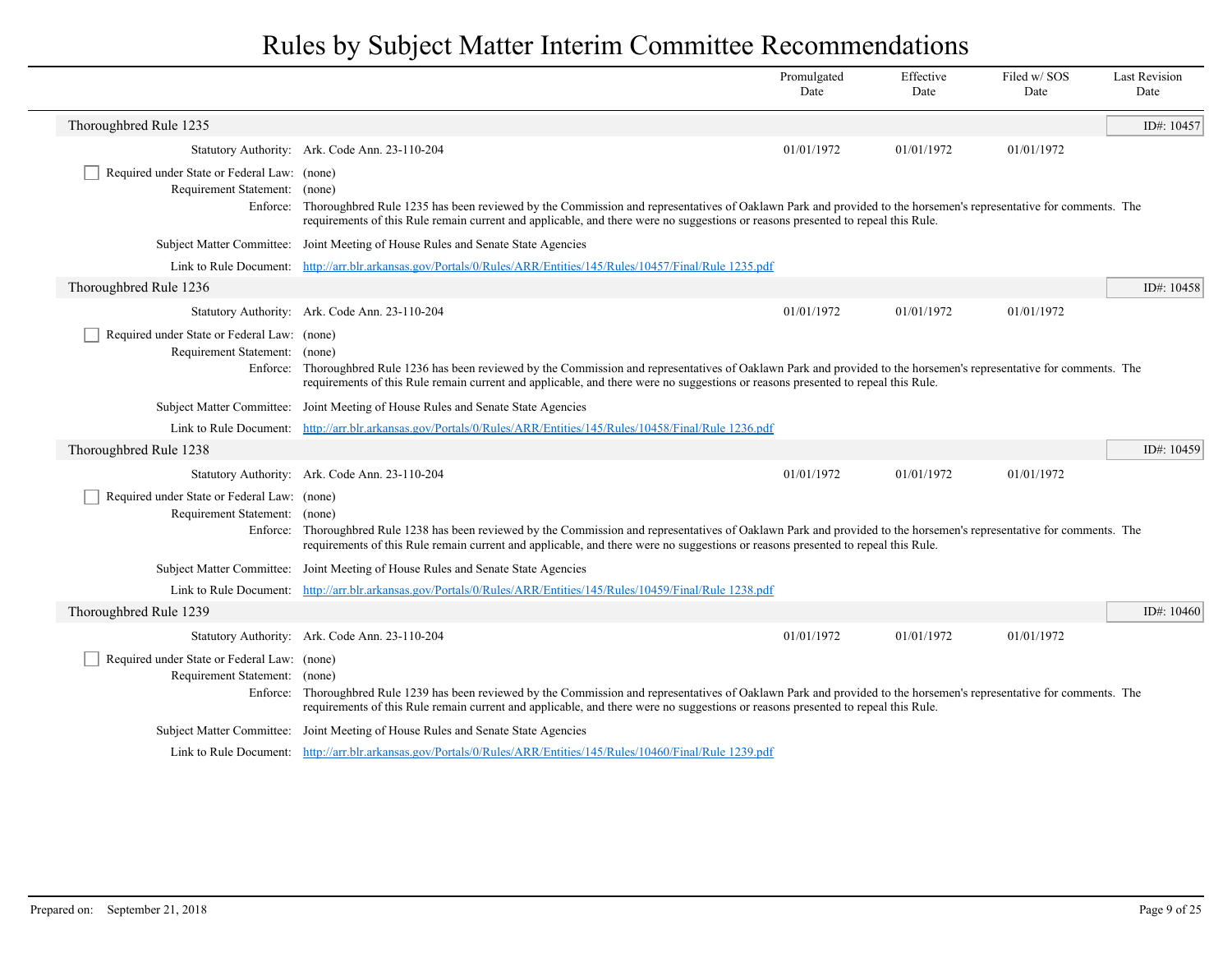|                                                                              |                                                                                                                                                                                                                                                                                                             | Promulgated<br>Date | Effective<br>Date | Filed w/ SOS<br>Date | <b>Last Revision</b><br>Date |
|------------------------------------------------------------------------------|-------------------------------------------------------------------------------------------------------------------------------------------------------------------------------------------------------------------------------------------------------------------------------------------------------------|---------------------|-------------------|----------------------|------------------------------|
| Thoroughbred Rule 1241                                                       |                                                                                                                                                                                                                                                                                                             |                     |                   |                      | ID#: $10461$                 |
|                                                                              | Statutory Authority: Ark. Code Ann. 23-110-204                                                                                                                                                                                                                                                              | 01/01/1972          | 01/01/1972        | 01/01/1972           |                              |
| Required under State or Federal Law: (none)<br>Requirement Statement: (none) | Enforce: Thoroughbred Rule 1241 has been reviewed by the Commission and representatives of Oaklawn Park and provided to the horsemen's representative for comments. The<br>requirements of this Rule remain current and applicable, and there were no suggestions or reasons presented to repeal this Rule. |                     |                   |                      |                              |
|                                                                              | Subject Matter Committee: Joint Meeting of House Rules and Senate State Agencies                                                                                                                                                                                                                            |                     |                   |                      |                              |
|                                                                              | Link to Rule Document: http://arr.blr.arkansas.gov/Portals/0/Rules/ARR/Entities/145/Rules/10461/Final/Rule 1241.pdf                                                                                                                                                                                         |                     |                   |                      |                              |
| Thoroughbred Rule 1242                                                       |                                                                                                                                                                                                                                                                                                             |                     |                   |                      | ID#: 10463                   |
|                                                                              | Statutory Authority: Ark. Code Ann. 23-110-204                                                                                                                                                                                                                                                              | 01/01/1972          | 01/01/1972        | 01/01/1972           |                              |
| Required under State or Federal Law: (none)<br>Requirement Statement: (none) | Enforce: Thoroughbred Rule 1242 has been reviewed by the Commission and representatives of Oaklawn Park and provided to the horsemen's representative for comments. The<br>requirements of this Rule remain current and applicable, and there were no suggestions or reasons presented to repeal this Rule. |                     |                   |                      |                              |
|                                                                              | Subject Matter Committee: Joint Meeting of House Rules and Senate State Agencies                                                                                                                                                                                                                            |                     |                   |                      |                              |
|                                                                              | Link to Rule Document: http://arr.blr.arkansas.gov/Portals/0/Rules/ARR/Entities/145/Rules/10463/Final/Rule 1242.pdf                                                                                                                                                                                         |                     |                   |                      |                              |
| Thoroughbred Rule 1243                                                       |                                                                                                                                                                                                                                                                                                             |                     |                   |                      | ID#: $10465$                 |
|                                                                              | Statutory Authority: Ark. Code Ann. 23-110-204                                                                                                                                                                                                                                                              | 01/01/1972          | 01/01/1972        | 01/01/1972           |                              |
| Required under State or Federal Law: (none)<br>Requirement Statement: (none) | Enforce: Thoroughbred Rule 1243 has been reviewed by the Commission and representatives of Oaklawn Park and provided to the horsemen's representative for comments. The<br>requirements of this Rule remain current and applicable, and there were no suggestions or reasons presented to repeal this Rule. |                     |                   |                      |                              |
|                                                                              | Subject Matter Committee: Joint Meeting of House Rules and Senate State Agencies                                                                                                                                                                                                                            |                     |                   |                      |                              |
|                                                                              | Link to Rule Document: http://arr.blr.arkansas.gov/Portals/0/Rules/ARR/Entities/145/Rules/10465/Final/Rule 1243.pdf                                                                                                                                                                                         |                     |                   |                      |                              |
| Thoroughbred Rule 1244                                                       |                                                                                                                                                                                                                                                                                                             |                     |                   |                      | ID#: $10466$                 |
|                                                                              | Statutory Authority: Ark. Code Ann. 23-110-204                                                                                                                                                                                                                                                              | 01/01/1972          | 01/01/1972        | 01/01/1972           |                              |
| Required under State or Federal Law: (none)<br>Requirement Statement: (none) | Enforce: Thoroughbred Rule 1244 has been reviewed by the Commission and representatives of Oaklawn Park and provided to the horsemen's representative for comments. The<br>requirements of this Rule remain current and applicable, and there were no suggestions or reasons presented to repeal this Rule. |                     |                   |                      |                              |
|                                                                              | Subject Matter Committee: Joint Meeting of House Rules and Senate State Agencies                                                                                                                                                                                                                            |                     |                   |                      |                              |
|                                                                              | Link to Rule Document: http://arr.blr.arkansas.gov/Portals/0/Rules/ARR/Entities/145/Rules/10466/Final/Rule 1244.pdf                                                                                                                                                                                         |                     |                   |                      |                              |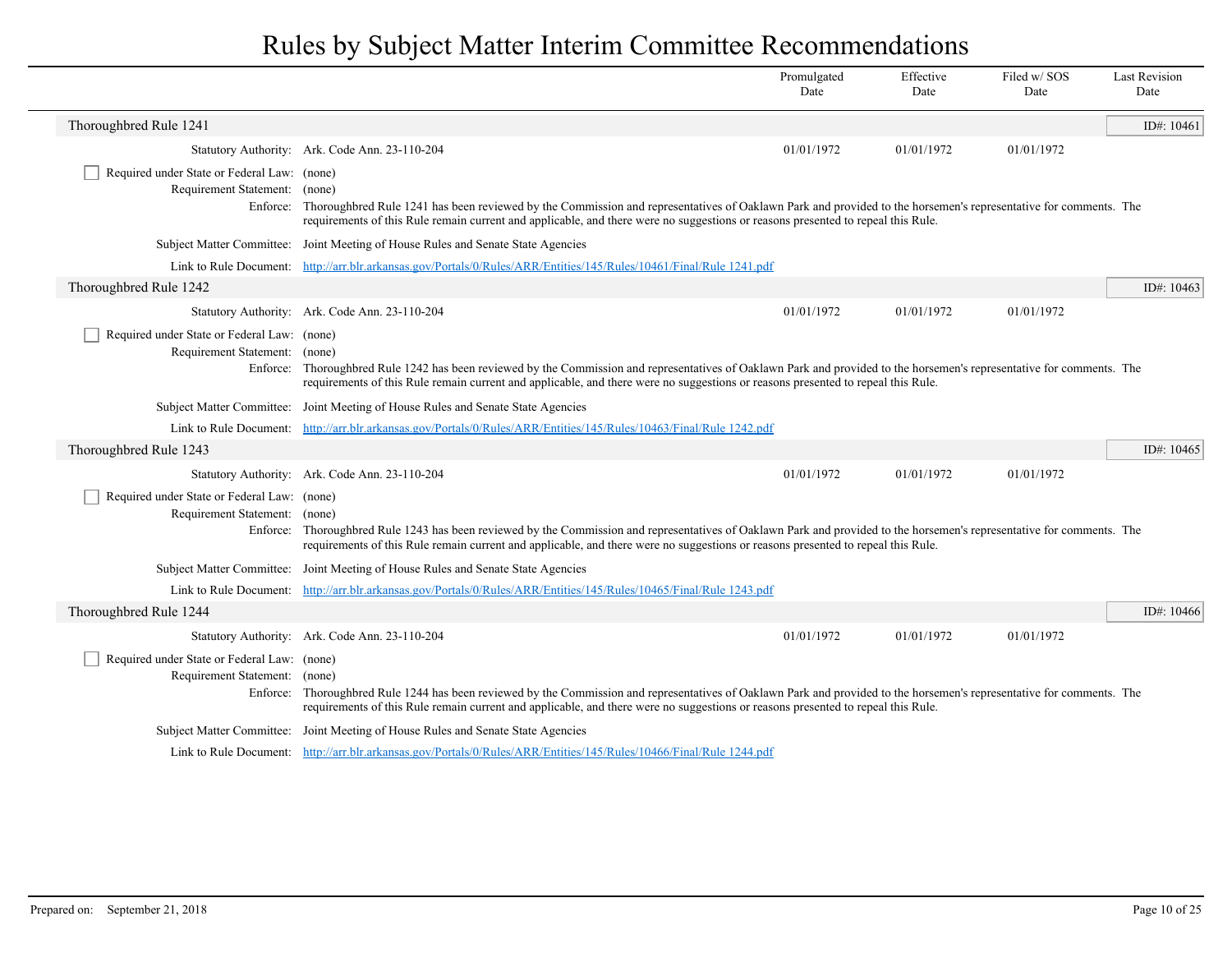|                                                                              |                                                                                                                                                                                                                                                                                                             | Promulgated<br>Date | Effective<br>Date | Filed w/SOS<br>Date | <b>Last Revision</b><br>Date |
|------------------------------------------------------------------------------|-------------------------------------------------------------------------------------------------------------------------------------------------------------------------------------------------------------------------------------------------------------------------------------------------------------|---------------------|-------------------|---------------------|------------------------------|
| Thoroughbred Rule 1247                                                       |                                                                                                                                                                                                                                                                                                             |                     |                   |                     | ID#: 10389                   |
|                                                                              | Statutory Authority: Ark. Code Ann. 23-110-204                                                                                                                                                                                                                                                              | 01/01/1972          | 01/01/1972        | 01/01/1972          |                              |
| Required under State or Federal Law: (none)<br>Requirement Statement: (none) | Enforce: Thoroughbred Rule 1247 has been reviewed by the Commission and representatives of Oaklawn Park and provided to the horsemen's representative for comments. The<br>requirements of this Rule remain current and applicable, and there were no suggestions to repeal this Rule.                      |                     |                   |                     |                              |
|                                                                              | Subject Matter Committee: Joint Meeting of House Rules and Senate State Agencies                                                                                                                                                                                                                            |                     |                   |                     |                              |
|                                                                              | Link to Rule Document: http://arr.blr.arkansas.gov/Portals/0/Rules/ARR/Entities/145/Rules/10389/Final/Rule 1247.pdf                                                                                                                                                                                         |                     |                   |                     |                              |
| Thoroughbred Rule 1249                                                       |                                                                                                                                                                                                                                                                                                             |                     |                   |                     | ID#: 10390                   |
|                                                                              | Statutory Authority: Ark. Code Ann. 23-110-204                                                                                                                                                                                                                                                              | 01/01/1972          | 01/01/1972        | 01/01/1972          |                              |
| Required under State or Federal Law: (none)<br>Requirement Statement: (none) | Enforce: Thoroughbred Rule 1249 has been reviewed by the Commission and representatives of Oaklawn Park and provided to the horsemen's representative for comments. The<br>requirements of this Rule remain current and applicable, and there were no suggestions to repeal this Rule.                      |                     |                   |                     |                              |
|                                                                              | Subject Matter Committee: Joint Meeting of House Rules and Senate State Agencies                                                                                                                                                                                                                            |                     |                   |                     |                              |
|                                                                              | Link to Rule Document: http://arr.blr.arkansas.gov/Portals/0/Rules/ARR/Entities/145/Rules/10390/Final/Rule 1249.pdf                                                                                                                                                                                         |                     |                   |                     |                              |
| Thoroughbred Rule 1251                                                       |                                                                                                                                                                                                                                                                                                             |                     |                   |                     | ID#: 10392                   |
|                                                                              | Statutory Authority: Ark. Code Ann. 23-110-204                                                                                                                                                                                                                                                              | 01/01/1972          | 01/01/1972        | 01/01/1972          |                              |
| Required under State or Federal Law: (none)<br>Requirement Statement: (none) | Enforce: Thoroughbred Rule 1251 has been reviewed by the Commission and representatives of Oaklawn Park and provided to the horsemen's representative for comments. The<br>requirements of this Rule remain current and applicable, and there were no suggestions or reasons presented to repeal this Rule. |                     |                   |                     |                              |
|                                                                              | Subject Matter Committee: Joint Meeting of House Rules and Senate State Agencies                                                                                                                                                                                                                            |                     |                   |                     |                              |
|                                                                              | Link to Rule Document: http://arr.blr.arkansas.gov/Portals/0/Rules/ARR/Entities/145/Rules/10392/Final/Rule 1251.pdf                                                                                                                                                                                         |                     |                   |                     |                              |
| Thoroughbred Rule 1252                                                       |                                                                                                                                                                                                                                                                                                             |                     |                   |                     | ID#: $10393$                 |
|                                                                              | Statutory Authority: Ark. Code Ann. 23-110-204                                                                                                                                                                                                                                                              | 01/01/1972          | 01/01/1972        | 01/01/1972          |                              |
| Required under State or Federal Law: (none)<br>Requirement Statement: (none) | Enforce: Thoroughbred Rule 1252 has been reviewed by the Commission and representatives of Oaklawn Park and provided to the horsemen's representative for comments. The<br>requirements of this Rule remain current and applicable, and there were no suggestions or reasons presented to repeal this Rule. |                     |                   |                     |                              |
|                                                                              | Subject Matter Committee: Joint Meeting of House Rules and Senate State Agencies                                                                                                                                                                                                                            |                     |                   |                     |                              |
|                                                                              | Link to Rule Document: http://arr.blr.arkansas.gov/Portals/0/Rules/ARR/Entities/145/Rules/10393/Final/Rule 1252.pdf                                                                                                                                                                                         |                     |                   |                     |                              |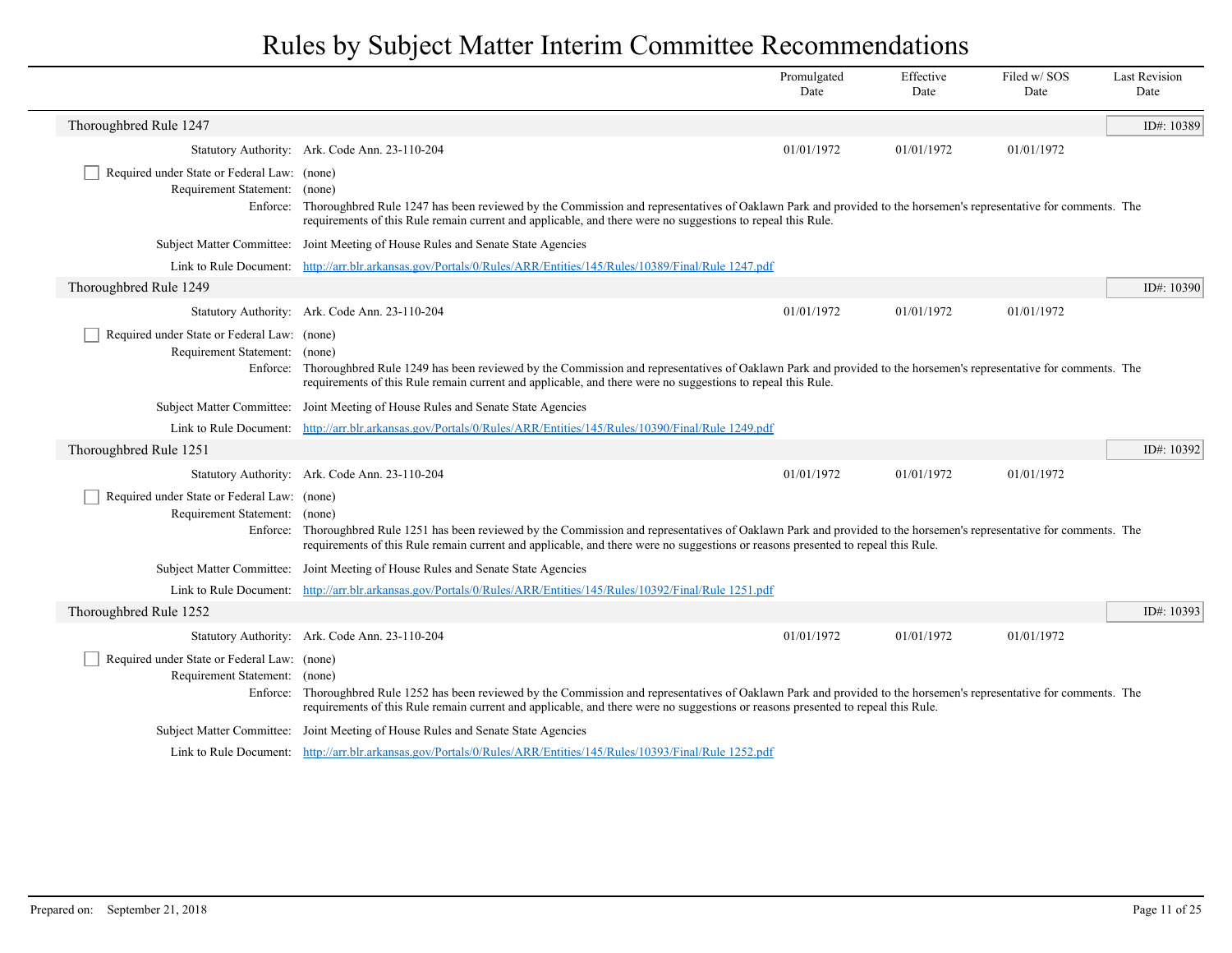|                                                                              |                                                                                                                                                                                                                                                                                                             | Promulgated<br>Date | Effective<br>Date | Filed w/ SOS<br>Date | <b>Last Revision</b><br>Date |
|------------------------------------------------------------------------------|-------------------------------------------------------------------------------------------------------------------------------------------------------------------------------------------------------------------------------------------------------------------------------------------------------------|---------------------|-------------------|----------------------|------------------------------|
| Thoroughbred Rule 1253                                                       |                                                                                                                                                                                                                                                                                                             |                     |                   |                      | ID#: 10399                   |
|                                                                              | Statutory Authority: Ark. Code Ann. 23-110-204                                                                                                                                                                                                                                                              | 01/01/1972          | 01/01/1972        | 01/01/1972           |                              |
| Required under State or Federal Law: (none)<br>Requirement Statement: (none) | Enforce: Thoroughbred Rule 1253 has been reviewed by the Commission and representatives of Oaklawn Park and provided to the horsemen's representative for comments. The<br>requirements of this Rule remain current and applicable, and there were no suggestions or reasons presented to repeal this Rule. |                     |                   |                      |                              |
|                                                                              | Subject Matter Committee: Joint Meeting of House Rules and Senate State Agencies                                                                                                                                                                                                                            |                     |                   |                      |                              |
|                                                                              | Link to Rule Document: http://arr.blr.arkansas.gov/Portals/0/Rules/ARR/Entities/145/Rules/10399/Final/Rule 1253.pdf                                                                                                                                                                                         |                     |                   |                      |                              |
| Thoroughbred Rule 1254                                                       |                                                                                                                                                                                                                                                                                                             |                     |                   |                      | ID#: $10400$                 |
|                                                                              | Statutory Authority: Ark. Code Ann. 23-110-204                                                                                                                                                                                                                                                              | 01/01/1972          | 01/01/1972        | 01/01/1972           |                              |
| Required under State or Federal Law: (none)<br>Requirement Statement: (none) | Enforce: Thoroughbred Rule 1254 has been reviewed by the Commission and representatives of Oaklawn Park and provided to the horsemen's representative for comments. The<br>requirements of this Rule remain current and applicable, and there were no suggestions or reasons presented to repeal this Rule. |                     |                   |                      |                              |
|                                                                              | Subject Matter Committee: Joint Meeting of House Rules and Senate State Agencies                                                                                                                                                                                                                            |                     |                   |                      |                              |
|                                                                              | Link to Rule Document: http://arr.blr.arkansas.gov/Portals/0/Rules/ARR/Entities/145/Rules/10400/Final/Rule 1254.pdf                                                                                                                                                                                         |                     |                   |                      |                              |
| Thoroughbred Rule 1256                                                       |                                                                                                                                                                                                                                                                                                             |                     |                   |                      | ID#: $10401$                 |
|                                                                              | Statutory Authority: Ark. Code Ann. 23-110-204                                                                                                                                                                                                                                                              | 01/01/1972          | 01/01/1972        | 01/01/1972           |                              |
| Required under State or Federal Law: (none)<br>Requirement Statement: (none) | Enforce: Thoroughbred Rule 1256 has been reviewed by the Commission and representatives of Oaklawn Park and provided to the horsemen's representative for comments. The<br>requirements of this Rule remain current and applicable, and there were no suggestions or reasons presented to repeal this Rule. |                     |                   |                      |                              |
|                                                                              | Subject Matter Committee: Joint Meeting of House Rules and Senate State Agencies                                                                                                                                                                                                                            |                     |                   |                      |                              |
|                                                                              | Link to Rule Document: http://arr.blr.arkansas.gov/Portals/0/Rules/ARR/Entities/145/Rules/10401/Final/Rule 1256.pdf                                                                                                                                                                                         |                     |                   |                      |                              |
| Thoroughbred Rule 1258                                                       |                                                                                                                                                                                                                                                                                                             |                     |                   |                      | ID#: $10402$                 |
|                                                                              | Statutory Authority: Ark. Code Ann. 23-110-204                                                                                                                                                                                                                                                              | 01/01/1972          | 01/01/1972        | 01/01/1972           |                              |
| Required under State or Federal Law: (none)<br>Requirement Statement: (none) | Enforce: Thoroughbred Rule 1258 has been reviewed by the Commission and representatives of Oaklawn Park and provided to the horsemen's representative for comments. The<br>requirements of this Rule remain current and applicable, and there were no suggestions or reasons presented to repeal this Rule. |                     |                   |                      |                              |
|                                                                              | Subject Matter Committee: Joint Meeting of House Rules and Senate State Agencies                                                                                                                                                                                                                            |                     |                   |                      |                              |
|                                                                              | Link to Rule Document: http://arr.blr.arkansas.gov/Portals/0/Rules/ARR/Entities/145/Rules/10402/Final/Rule 1258.pdf                                                                                                                                                                                         |                     |                   |                      |                              |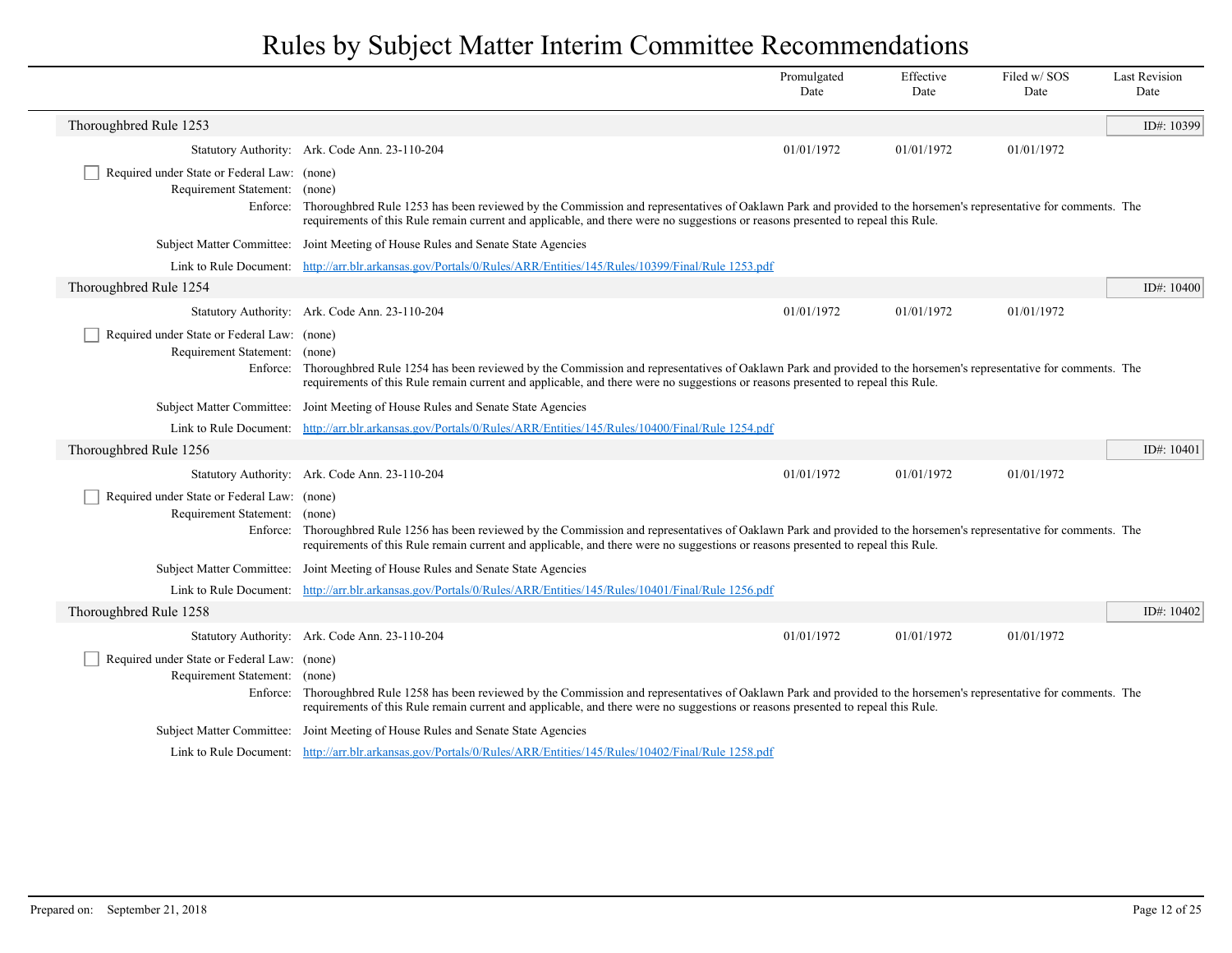|                                                                              |                                                                                                                                                                                                                                                                                                             | Promulgated<br>Date | Effective<br>Date | Filed w/SOS<br>Date | <b>Last Revision</b><br>Date |  |
|------------------------------------------------------------------------------|-------------------------------------------------------------------------------------------------------------------------------------------------------------------------------------------------------------------------------------------------------------------------------------------------------------|---------------------|-------------------|---------------------|------------------------------|--|
| Thoroughbred Rule 1259                                                       |                                                                                                                                                                                                                                                                                                             |                     |                   |                     | ID#: $10403$                 |  |
|                                                                              | Statutory Authority: Ark. Code Ann. 23-110-204                                                                                                                                                                                                                                                              | 01/01/1972          | 01/01/1972        | 01/01/1972          |                              |  |
| Required under State or Federal Law: (none)<br>Requirement Statement: (none) | Enforce: Thoroughbred Rule 1259 has been reviewed by the Commission and representatives of Oaklawn Park and provided to the horsemen's representative for comments. The<br>requirements of this Rule remain current and applicable, and there were no suggestions or reasons presented to repeal this Rule. |                     |                   |                     |                              |  |
|                                                                              | Subject Matter Committee: Joint Meeting of House Rules and Senate State Agencies                                                                                                                                                                                                                            |                     |                   |                     |                              |  |
|                                                                              | Link to Rule Document: http://arr.blr.arkansas.gov/Portals/0/Rules/ARR/Entities/145/Rules/10403/Final/Rule 1259.pdf                                                                                                                                                                                         |                     |                   |                     |                              |  |
| Thoroughbred Rule 2025 Placing Judges                                        |                                                                                                                                                                                                                                                                                                             |                     |                   |                     | ID#: $10410$                 |  |
|                                                                              | Statutory Authority: Ark. Code Ann. 23-110-204                                                                                                                                                                                                                                                              | 01/01/1972          | 01/01/1972        | 01/01/1972          |                              |  |
| Required under State or Federal Law: (none)<br>Requirement Statement: (none) | Enforce: Thoroughbred Rule 2025 has been reviewed by the Commission and representatives of Oaklawn Park and provided to the horsemen's representative for comments. The<br>requirements of this Rule remain current and applicable, and there were no suggestions or reasons presented to repeal this Rule. |                     |                   |                     |                              |  |
|                                                                              | Subject Matter Committee: Joint Meeting of House Rules and Senate State Agencies                                                                                                                                                                                                                            |                     |                   |                     |                              |  |
|                                                                              | Link to Rule Document: http://arr.blr.arkansas.gov/Portals/0/Rules/ARR/Entities/145/Rules/10410/Final/Rule 2025.pdf                                                                                                                                                                                         |                     |                   |                     |                              |  |
| Thoroughbred Rule 2099 Commission Clocker                                    |                                                                                                                                                                                                                                                                                                             |                     |                   |                     | ID#: $10415$                 |  |
|                                                                              | Statutory Authority: Ark. Code Ann. 23-110-204                                                                                                                                                                                                                                                              | 01/01/1972          | 01/01/1972        | 01/01/1972          |                              |  |
| Required under State or Federal Law: (none)<br>Requirement Statement: (none) | Enforce: Thoroughbred Rule 2099 has been reviewed by the Commission and representatives of Oaklawn Park and provided to the horsemen's representative for comments. The<br>requirements of this Rule remain current and applicable, and there were no suggestions or reasons presented to repeal this Rule. |                     |                   |                     |                              |  |
|                                                                              | Subject Matter Committee: Joint Meeting of House Rules and Senate State Agencies                                                                                                                                                                                                                            |                     |                   |                     |                              |  |
|                                                                              | Link to Rule Document: http://arr.blr.arkansas.gov/Portals/0/Rules/ARR/Entities/145/Rules/10415/Final/Rule 2099.pdf                                                                                                                                                                                         |                     |                   |                     |                              |  |
| Thoroughbred Rule 2420 Steps in Calculating the Payoff in Win Pool           |                                                                                                                                                                                                                                                                                                             |                     |                   |                     | ID#: 10441                   |  |
|                                                                              | Statutory Authority: Ark. Code Ann. 23-110-204                                                                                                                                                                                                                                                              | 01/01/1972          | 01/01/1972        | 01/01/1972          |                              |  |
| Required under State or Federal Law: (none)<br>Requirement Statement: (none) | Enforce: Thoroughbred Rule 2420 has been reviewed by the Commission and representatives of Oaklawn Park and provided to the horsemen's representative for comments. The<br>requirements of this Rule remain current and applicable, and there were no suggestions to repeal this Rule.                      |                     |                   |                     |                              |  |
|                                                                              | Subject Matter Committee: Joint Meeting of House Rules and Senate State Agencies                                                                                                                                                                                                                            |                     |                   |                     |                              |  |
|                                                                              | Link to Rule Document: http://arr.blr.arkansas.gov/Portals/0/Rules/ARR/Entities/145/Rules/10441/Final/Rule 2420.pdf                                                                                                                                                                                         |                     |                   |                     |                              |  |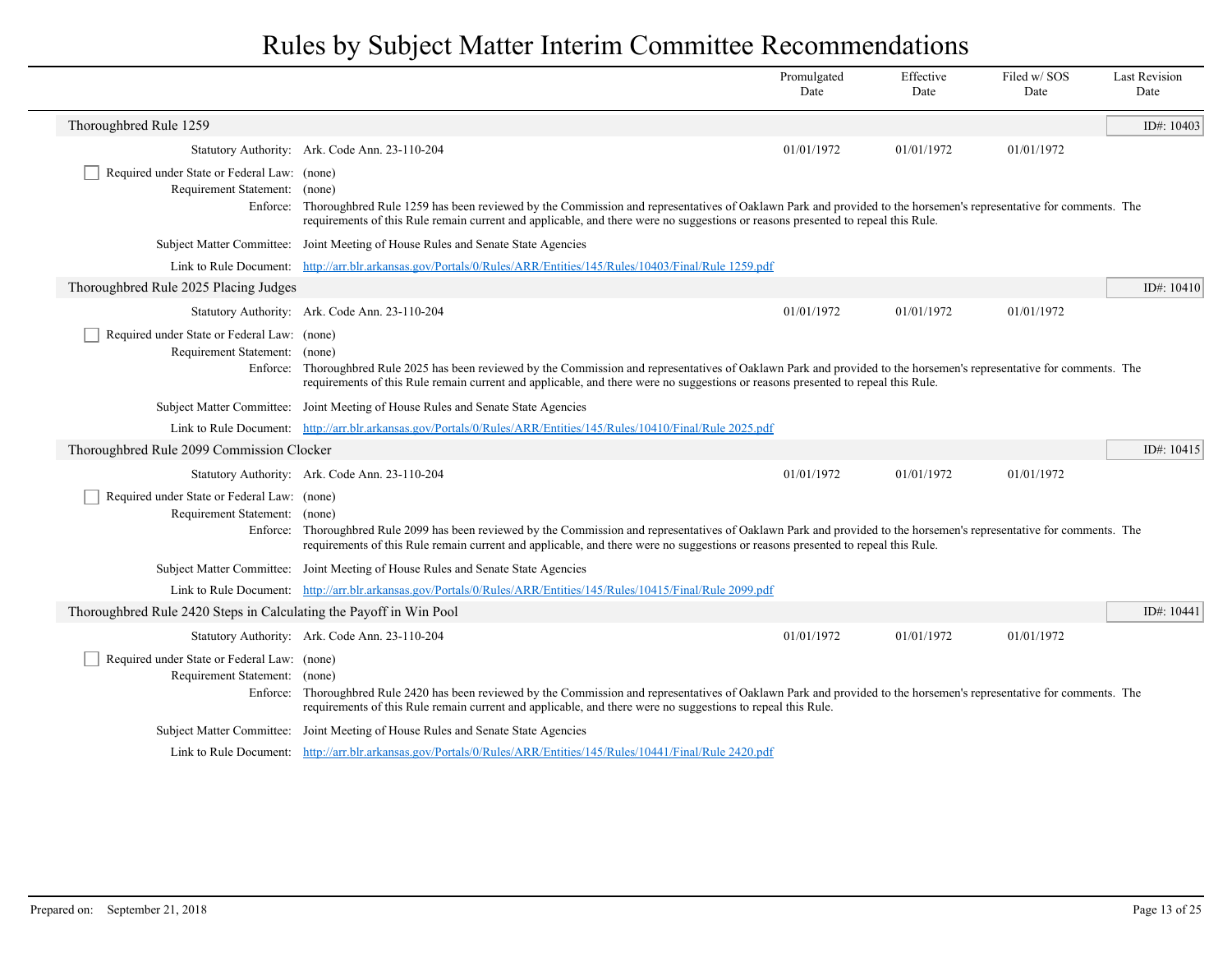|                                                                              |                                                                                                                                                                                                                                                                                        | Promulgated<br>Date | Effective<br>Date | Filed w/SOS<br>Date | <b>Last Revision</b><br>Date |
|------------------------------------------------------------------------------|----------------------------------------------------------------------------------------------------------------------------------------------------------------------------------------------------------------------------------------------------------------------------------------|---------------------|-------------------|---------------------|------------------------------|
| Thoroughbred Rule 2421 Steps in Calculating the Payoff in a Place Pool       |                                                                                                                                                                                                                                                                                        |                     |                   |                     | ID#: 10442                   |
|                                                                              | Statutory Authority: Ark. Code Ann. 23-110-204                                                                                                                                                                                                                                         | 01/01/1972          | 01/01/1972        | 01/01/1972          |                              |
| Required under State or Federal Law: (none)<br>Requirement Statement: (none) | Enforce: Thoroughbred Rule 2421 has been reviewed by the Commission and representatives of Oaklawn Park and provided to the horsemen's representative for comments. The<br>requirements of this Rule remain current and applicable, and there were no suggestions to repeal this Rule. |                     |                   |                     |                              |
|                                                                              | Subject Matter Committee: Joint Meeting of House Rules and Senate State Agencies                                                                                                                                                                                                       |                     |                   |                     |                              |
|                                                                              | Link to Rule Document: http://arr.blr.arkansas.gov/Portals/0/Rules/ARR/Entities/145/Rules/10442/Final/Rule 2421.pdf                                                                                                                                                                    |                     |                   |                     |                              |
| Thoroughbred Rule 2422 Steps in Calculating the Payoff in a Show Pool        |                                                                                                                                                                                                                                                                                        |                     |                   |                     | ID#: 10443                   |
|                                                                              | Statutory Authority: Ark. Code Ann. 23-110-204                                                                                                                                                                                                                                         | 01/01/1972          | 01/01/1972        | 01/01/1972          |                              |
| Required under State or Federal Law: (none)<br>Requirement Statement: (none) | Enforce: Thoroughbred Rule 2422 has been reviewed by the Commission and representatives of Oaklawn Park and provided to the horsemen's representative for comments. The<br>requirements of this Rule remain current and applicable, and there were no suggestions to repeal this Rule. |                     |                   |                     |                              |
|                                                                              | Subject Matter Committee: Joint Meeting of House Rules and Senate State Agencies                                                                                                                                                                                                       |                     |                   |                     |                              |
|                                                                              | Link to Rule Document: http://arr.blr.arkansas.gov/Portals/0/Rules/ARR/Entities/145/Rules/10443/Final/Rule 2422.pdf                                                                                                                                                                    |                     |                   |                     |                              |
| Thoroughbred Rule 2423 Steps in Calculating Payoff in Dead Heats             |                                                                                                                                                                                                                                                                                        |                     |                   |                     | ID#: $10446$                 |
|                                                                              | Statutory Authority: Ark. Code Ann. 23-110-204                                                                                                                                                                                                                                         | 01/01/1972          | 01/01/1972        | 01/01/1972          |                              |
| Required under State or Federal Law: (none)<br>Requirement Statement: (none) | Enforce: Thoroughbred Rule 2423 has been reviewed by the Commission and representatives of Oaklawn Park and provided to the horsemen's representative for comments. The<br>requirements of this Rule remain current and applicable, and there were no suggestions to repeal this Rule. |                     |                   |                     |                              |
|                                                                              | Subject Matter Committee: Joint Meeting of House Rules and Senate State Agencies                                                                                                                                                                                                       |                     |                   |                     |                              |
| Link to Rule Document:                                                       | http://arr.blr.arkansas.gov/Portals/0/Rules/ARR/Entities/145/Rules/10446/Final/Rule 2423.pdf                                                                                                                                                                                           |                     |                   |                     |                              |
| Thoroughbred Rule 2424 Daily Double                                          |                                                                                                                                                                                                                                                                                        |                     |                   |                     | ID#: 10444                   |
|                                                                              | Statutory Authority: Ark. Code Ann. 23-110-204                                                                                                                                                                                                                                         | 01/01/1972          | 01/01/1972        | 01/01/1972          |                              |
| Required under State or Federal Law: (none)<br>Requirement Statement: (none) | Enforce: Thoroughbred Rule 2424 has been reviewed by the Commission and representatives of Oaklawn Park and provided to the horsemen's representative for comments. The<br>requirements of this Rule remain current and applicable, and there were no suggestions to repeal this Rule. |                     |                   |                     |                              |
|                                                                              | Subject Matter Committee: Joint Meeting of House Rules and Senate State Agencies                                                                                                                                                                                                       |                     |                   |                     |                              |
|                                                                              | Link to Rule Document: http://arr.blr.arkansas.gov/Portals/0/Rules/ARR/Entities/145/Rules/10444/Final/Rule 2424.pdf                                                                                                                                                                    |                     |                   |                     |                              |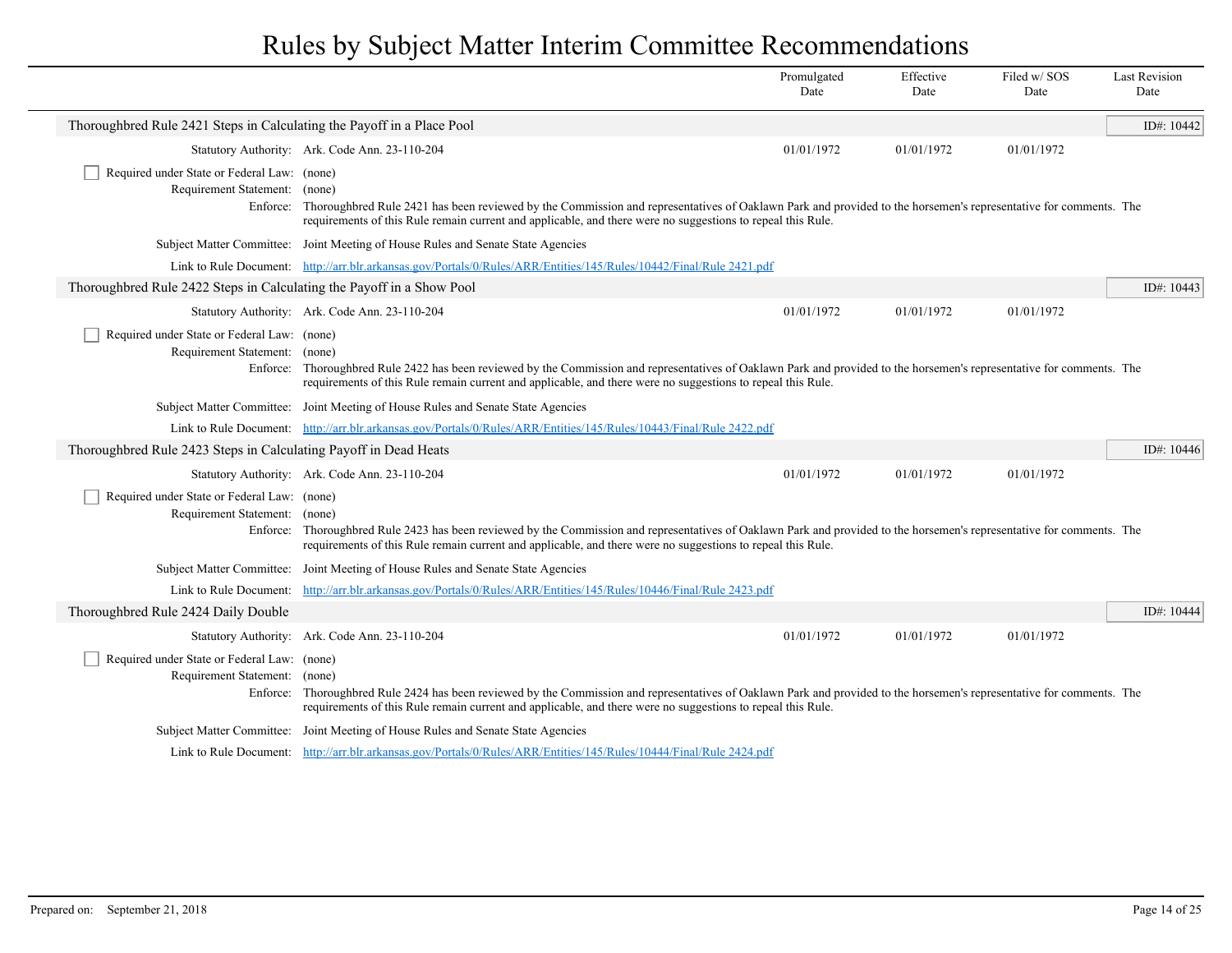|                                                                              |                                                                                                                                                                                                                                                                                                                                                                                                              | Promulgated<br>Date | Effective<br>Date | Filed w/SOS<br>Date | <b>Last Revision</b><br>Date |
|------------------------------------------------------------------------------|--------------------------------------------------------------------------------------------------------------------------------------------------------------------------------------------------------------------------------------------------------------------------------------------------------------------------------------------------------------------------------------------------------------|---------------------|-------------------|---------------------|------------------------------|
| Thoroughbred Rule 2424.1 Exacta Wagering                                     |                                                                                                                                                                                                                                                                                                                                                                                                              |                     |                   |                     | ID#: 10445                   |
|                                                                              | Statutory Authority: Ark. Code Ann. 23-110-204                                                                                                                                                                                                                                                                                                                                                               | 01/01/1972          | 01/01/1972        | 01/01/1972          |                              |
| Required under State or Federal Law: (none)<br>Requirement Statement: (none) | Enforce: Thoroughbred Rule 2424.1 has been reviewed by the Commission and representatives of Oaklawn Park and provided to the horsemen's representative for comments. The<br>requirements of this Rule remain current and applicable, and there were no suggestions to repeal this Rule.                                                                                                                     |                     |                   |                     |                              |
|                                                                              | Subject Matter Committee: Joint Meeting of House Rules and Senate State Agencies                                                                                                                                                                                                                                                                                                                             |                     |                   |                     |                              |
|                                                                              | Link to Rule Document: http://arr.blr.arkansas.gov/Portals/0/Rules/ARR/Entities/145/Rules/10445/Final/Rule 2424.1.pdf                                                                                                                                                                                                                                                                                        |                     |                   |                     |                              |
| Thoroughbred Rule 2425 Minus Pool                                            |                                                                                                                                                                                                                                                                                                                                                                                                              |                     |                   |                     | ID#: 10447                   |
|                                                                              | Statutory Authority: Ark. Code Ann. 23-110-204                                                                                                                                                                                                                                                                                                                                                               | 01/01/1972          | 01/01/1972        | 01/01/1972          |                              |
| Required under State or Federal Law: (none)<br>Requirement Statement: (none) | Enforce: Thoroughbred Rule 2425 has been reviewed by the Commission and representatives of Oaklawn Park and provided to the horsemen's representative for comments. The<br>requirements of this Rule remain current and applicable, and there were no suggestions to repeal this Rule.                                                                                                                       |                     |                   |                     |                              |
|                                                                              | Subject Matter Committee: Joint Meeting of House Rules and Senate State Agencies                                                                                                                                                                                                                                                                                                                             |                     |                   |                     |                              |
|                                                                              | Link to Rule Document: http://arr.blr.arkansas.gov/Portals/0/Rules/ARR/Entities/145/Rules/10447/Final/Rule 2425.pdf                                                                                                                                                                                                                                                                                          |                     |                   |                     |                              |
| Thoroughbred Rule 2460 Oaklawn Club Classix Rule                             |                                                                                                                                                                                                                                                                                                                                                                                                              |                     |                   |                     | ID#: 10449                   |
|                                                                              | Statutory Authority: Ark. Code Ann. 23-110-204                                                                                                                                                                                                                                                                                                                                                               | 01/01/1972          | 01/01/1972        | 01/01/1972          |                              |
| Required under State or Federal Law: (none)<br>Requirement Statement: (none) | Enforce: Thoroughbred Rule 2460 has been reviewed by the Commission and representatives of Oaklawn Park and provided to the horsemen's representative for comments. The<br>requirements of this Rule remain current and applicable, and there were no suggestions to repeal this Rule.                                                                                                                       |                     |                   |                     |                              |
|                                                                              | Subject Matter Committee: Joint Meeting of House Rules and Senate State Agencies                                                                                                                                                                                                                                                                                                                             |                     |                   |                     |                              |
|                                                                              | Link to Rule Document: http://arr.blr.arkansas.gov/Portals/0/Rules/ARR/Entities/145/Rules/10449/Final/Rule 2460.pdf                                                                                                                                                                                                                                                                                          |                     |                   |                     |                              |
| Thoroughbred Rules 1000 - 1097 Definitions                                   |                                                                                                                                                                                                                                                                                                                                                                                                              |                     |                   |                     | ID#: 10386                   |
|                                                                              | Statutory Authority: Ark. Code Ann. 23-110-204                                                                                                                                                                                                                                                                                                                                                               | 01/01/1972          | 01/01/1972        | 01/01/1972          |                              |
| Required under State or Federal Law: (none)<br>Requirement Statement: (none) | Enforce: Thoroughbred Rules 1000 to 1097 contain definitions of common terms used in the racing industry. These Rules have been reviewed by the Commission, representatives of<br>Oaklawn Park and the State Steward and provided to the horsemen's representative for comments. The definitions remain current and applicable, and there were no suggestions or<br>reasons presented to repeal these Rules. |                     |                   |                     |                              |
|                                                                              | Subject Matter Committee: Joint Meeting of House Rules and Senate State Agencies                                                                                                                                                                                                                                                                                                                             |                     |                   |                     |                              |
|                                                                              | Link to Rule Document: http://arr.blr.arkansas.gov/Portals/0/Rules/ARR/Entities/145/Rules/10386/Final/Rule 1000-1097.pdf                                                                                                                                                                                                                                                                                     |                     |                   |                     |                              |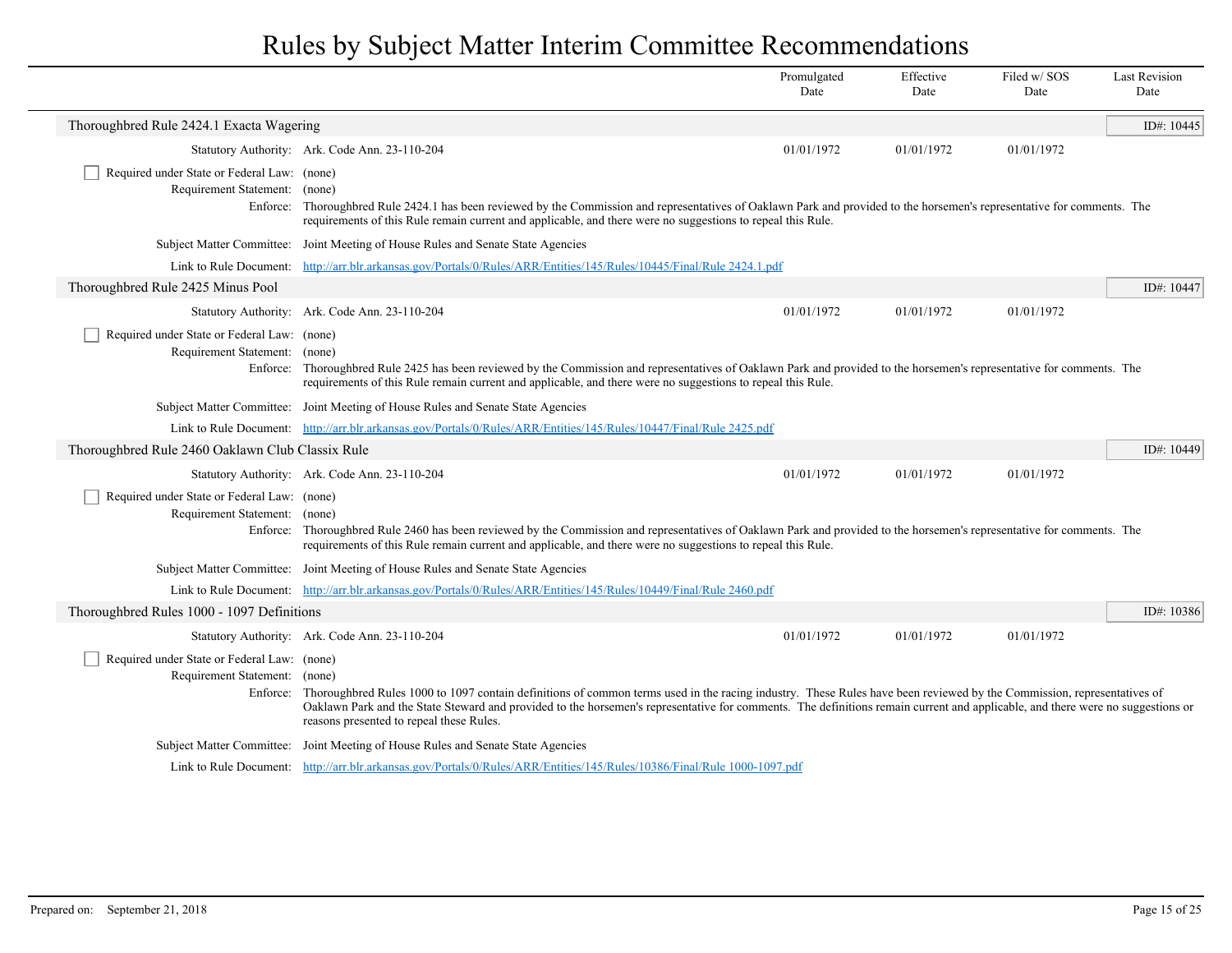|                                                                              |                                                                                                                                                                                                                                                                                                                                                                                                                                                                                                                                              | Promulgated<br>Date | Effective<br>Date | Filed w/SOS<br>Date | <b>Last Revision</b><br>Date |
|------------------------------------------------------------------------------|----------------------------------------------------------------------------------------------------------------------------------------------------------------------------------------------------------------------------------------------------------------------------------------------------------------------------------------------------------------------------------------------------------------------------------------------------------------------------------------------------------------------------------------------|---------------------|-------------------|---------------------|------------------------------|
| Thoroughbred Rules 1100 - 1107 Franchises and Application for Racing Dates   |                                                                                                                                                                                                                                                                                                                                                                                                                                                                                                                                              |                     |                   |                     | ID#: 10387                   |
|                                                                              | Statutory Authority: Ark. Code Ann. 23-110-204                                                                                                                                                                                                                                                                                                                                                                                                                                                                                               | 01/01/1972          | 01/01/1972        | 01/01/1972          |                              |
| $ \bm{\mathsf{v}} $                                                          | Required under State or Federal Law: Ark. Code Ann. 23-110-403 and 23-110-302<br>Requirement Statement: Ark. Code Ann. 23-110-302 contains the requirements for an application for a horse racing franchise. Ark. Code Ann. 23-110-403 contains the requirements for an application for<br>yearly racing dates at Oaklawn Park.<br>Enforce: Thoroughbred Rules 1100-1107 are required by Ark. Code Ann. 23-110-302 and 23-110-403, which contain the current legal requirements for granting of horse racing franchises<br>and racing dates. |                     |                   |                     |                              |
|                                                                              | Subject Matter Committee: Joint Meeting of House Rules and Senate State Agencies                                                                                                                                                                                                                                                                                                                                                                                                                                                             |                     |                   |                     |                              |
|                                                                              | Link to Rule Document: http://arr.blr.arkansas.gov/Portals/0/Rules/ARR/Entities/145/Rules/10387/Final/Rules 1100-1107.pdf                                                                                                                                                                                                                                                                                                                                                                                                                    |                     |                   |                     |                              |
|                                                                              | Thoroughbred Rules 1110 - 1116, 1118 - 1143 and 1147 - 1153 Duties and Obligations                                                                                                                                                                                                                                                                                                                                                                                                                                                           |                     |                   |                     | ID#: 10394                   |
|                                                                              | Statutory Authority: Ark. Code Ann. 23-110-204                                                                                                                                                                                                                                                                                                                                                                                                                                                                                               | 01/01/1972          | 01/01/1972        | 01/01/1972          |                              |
| Required under State or Federal Law: (none)<br>Requirement Statement: (none) | Enforce: Thoroughbred Rules 1110 - 1116, 1118 - 1143 and 1147 - 1153 contain the duties and obligations of the officers, directors and employees of Oaklawn Park as the franchise holder.<br>These Rules have been reviewed by the Commission and representatives of Oaklawn Park and provided to the horsemen's representative for comments. The requirements of these<br>Rules remain current and applicable, and there were no suggestions or reasons presented to repeal these Rules.                                                    |                     |                   |                     |                              |
|                                                                              | Subject Matter Committee: Joint Meeting of House Rules and Senate State Agencies                                                                                                                                                                                                                                                                                                                                                                                                                                                             |                     |                   |                     |                              |
|                                                                              | Link to Rule Document: http://arr.blr.arkansas.gov/Portals/0/Rules/ARR/Entities/145/Rules/10394/Final/Rules 1110-1116 1118-1143 1147-1153.pdf                                                                                                                                                                                                                                                                                                                                                                                                |                     |                   |                     |                              |
| Thoroughbred Rules 1200 - 1215 Corrupt, Fraudulent and Prohibited Practices  |                                                                                                                                                                                                                                                                                                                                                                                                                                                                                                                                              |                     |                   |                     | ID#: 10388                   |
|                                                                              | Statutory Authority: Ark. Code Ann. 23-110-204                                                                                                                                                                                                                                                                                                                                                                                                                                                                                               | 01/01/1972          | 01/01/1972        | 01/01/1972          |                              |
| Required under State or Federal Law: (none)<br>Requirement Statement: (none) | Enforce: Thoroughbred Rules 1200 - 1215 contain acts and practices that are prohibited for Arkansas Racing Commission employees, Oaklawn employees, and officials at Oaklawn. These<br>Rules have been reviewed by the Commission, representatives of Oaklawn Park and the State Steward and provided to the horsemen's representative for comments. The<br>requirements of these Rules remain current and applicable, and there were no suggestions or reasons presented to repeal these Rules.                                             |                     |                   |                     |                              |
|                                                                              | Subject Matter Committee: Joint Meeting of House Rules and Senate State Agencies                                                                                                                                                                                                                                                                                                                                                                                                                                                             |                     |                   |                     |                              |
|                                                                              | Link to Rule Document: http://arr.blr.arkansas.gov/Portals/0/Rules/ARR/Entities/145/Rules/10388/Final/Rules 1200-1215.pdf                                                                                                                                                                                                                                                                                                                                                                                                                    |                     |                   |                     |                              |
| Thoroughbred Rules 1261-1265 Track Veterinarian                              |                                                                                                                                                                                                                                                                                                                                                                                                                                                                                                                                              |                     |                   |                     | ID#: 10404                   |
|                                                                              | Statutory Authority: Ark. Code Ann. 23-110-204                                                                                                                                                                                                                                                                                                                                                                                                                                                                                               | 01/01/1972          | 01/01/1972        | 01/01/1972          |                              |
| Required under State or Federal Law: (none)<br>Requirement Statement: (none) | Enforce: Thoroughbred Rules 1261 - 1265 have been reviewed by the Commission and representatives of Oaklawn Park and provided to the horsemen's representative for comments. The<br>requirements of these Rules remain current and applicable, and there were no suggestions or reasons presented to repeal these Rules.                                                                                                                                                                                                                     |                     |                   |                     |                              |
|                                                                              | Subject Matter Committee: Joint Meeting of House Rules and Senate State Agencies                                                                                                                                                                                                                                                                                                                                                                                                                                                             |                     |                   |                     |                              |
|                                                                              | Link to Rule Document: http://arr.blr.arkansas.gov/Portals/0/Rules/ARR/Entities/145/Rules/10404/Final/Rules 1261-1265.pdf                                                                                                                                                                                                                                                                                                                                                                                                                    |                     |                   |                     |                              |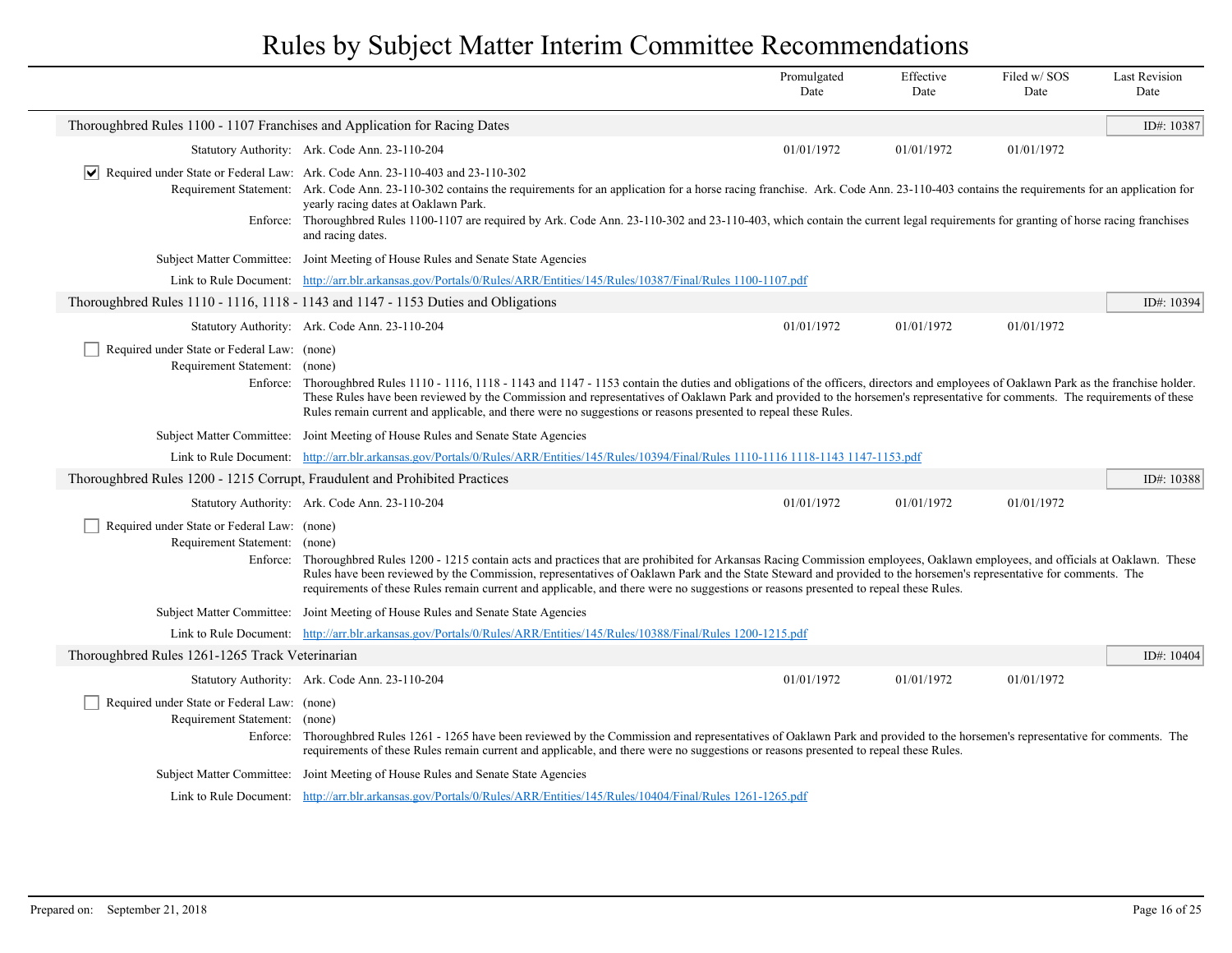|                                                                              |                                                                                                                                                                                                                                                                                                                          | Promulgated<br>Date | Effective<br>Date | Filed w/SOS<br>Date | <b>Last Revision</b><br>Date |  |
|------------------------------------------------------------------------------|--------------------------------------------------------------------------------------------------------------------------------------------------------------------------------------------------------------------------------------------------------------------------------------------------------------------------|---------------------|-------------------|---------------------|------------------------------|--|
| Thoroughbred Rules 1266-1269 Commission Veterinarian                         |                                                                                                                                                                                                                                                                                                                          |                     |                   |                     | ID#: $10405$                 |  |
|                                                                              | Statutory Authority: Ark. Code Ann. 23-110-204                                                                                                                                                                                                                                                                           | 01/01/1972          | 01/01/1972        | 01/01/1972          |                              |  |
| Required under State or Federal Law: (none)<br>Requirement Statement: (none) | Enforce: Thoroughbred Rules 1266 - 1269 have been reviewed by the Commission and representatives of Oaklawn Park and provided to the horsemen's representative for comments. The<br>requirements of these Rules remain current and applicable, and there were no suggestions or reasons presented to repeal these Rules. |                     |                   |                     |                              |  |
|                                                                              | Subject Matter Committee: Joint Meeting of House Rules and Senate State Agencies                                                                                                                                                                                                                                         |                     |                   |                     |                              |  |
|                                                                              | Link to Rule Document: http://arr.blr.arkansas.gov/Portals/0/Rules/ARR/Entities/145/Rules/10405/Final/Rules 1266-1269.pdf                                                                                                                                                                                                |                     |                   |                     |                              |  |
| Thoroughbred Rules 2003-2006 Clerk of Scales                                 |                                                                                                                                                                                                                                                                                                                          |                     |                   |                     | ID#: $10406$                 |  |
|                                                                              | Statutory Authority: Ark. Code Ann. 23-110-204                                                                                                                                                                                                                                                                           | 01/01/1972          | 01/01/1972        | 01/01/1972          |                              |  |
| Required under State or Federal Law: (none)<br>Requirement Statement: (none) | Enforce: Thoroughbred Rules 2003 - 2006 have been reviewed by the Commission and representatives of Oaklawn Park and provided to the horsemen's representative for comments. The<br>requirements of these Rules remain current and applicable, and there were no suggestions or reasons presented to repeal these Rules. |                     |                   |                     |                              |  |
|                                                                              | Subject Matter Committee: Joint Meeting of House Rules and Senate State Agencies                                                                                                                                                                                                                                         |                     |                   |                     |                              |  |
|                                                                              | Link to Rule Document: http://arr.blr.arkansas.gov/Portals/0/Rules/ARR/Entities/145/Rules/10406/Final/Rules 2003-2006.pdf                                                                                                                                                                                                |                     |                   |                     |                              |  |
| Thoroughbred Rules 2007 - 2010 Handicapper                                   |                                                                                                                                                                                                                                                                                                                          |                     |                   |                     | ID#: $10407$                 |  |
|                                                                              | Statutory Authority: Ark. Code Ann. 23-110-204                                                                                                                                                                                                                                                                           | 01/01/1972          | 01/01/1972        | 01/01/1972          |                              |  |
| Required under State or Federal Law: (none)<br>Requirement Statement: (none) | Enforce: Thoroughbred Rules 2007 - 2010 have been reviewed by the Commission and representatives of Oaklawn Park and provided to the horsemen's representative for comments. The<br>requirements of these Rules remain current and applicable, and there were no suggestions or reasons presented to repeal these Rules. |                     |                   |                     |                              |  |
|                                                                              | Subject Matter Committee: Joint Meeting of House Rules and Senate State Agencies                                                                                                                                                                                                                                         |                     |                   |                     |                              |  |
|                                                                              | Link to Rule Document: http://arr.blr.arkansas.gov/Portals/0/Rules/ARR/Entities/145/Rules/10407/Final/Rules 2007-2010.pdf                                                                                                                                                                                                |                     |                   |                     |                              |  |
| Thoroughbred Rules 2011 - 2018 Jockey Room                                   |                                                                                                                                                                                                                                                                                                                          |                     |                   |                     | ID#: $10408$                 |  |
|                                                                              | Statutory Authority: Ark. Code Ann. 23-110-204                                                                                                                                                                                                                                                                           | 01/01/1972          | 01/01/1972        | 01/01/1972          |                              |  |
| Required under State or Federal Law: (none)<br>Requirement Statement: (none) | Enforce: Thoroughbred Rules 2011 - 2018 have been reviewed by the Commission and representatives of Oaklawn Park and provided to the horsemen's representative for comments. The<br>requirements of these Rules remain current and applicable, and there were no suggestions or reasons presented to repeal these Rules. |                     |                   |                     |                              |  |
|                                                                              | Subject Matter Committee: Joint Meeting of House Rules and Senate State Agencies                                                                                                                                                                                                                                         |                     |                   |                     |                              |  |
|                                                                              | Link to Rule Document: http://arr.blr.arkansas.gov/Portals/0/Rules/ARR/Entities/145/Rules/10408/Final/Rules 2011-2018.pdf                                                                                                                                                                                                |                     |                   |                     |                              |  |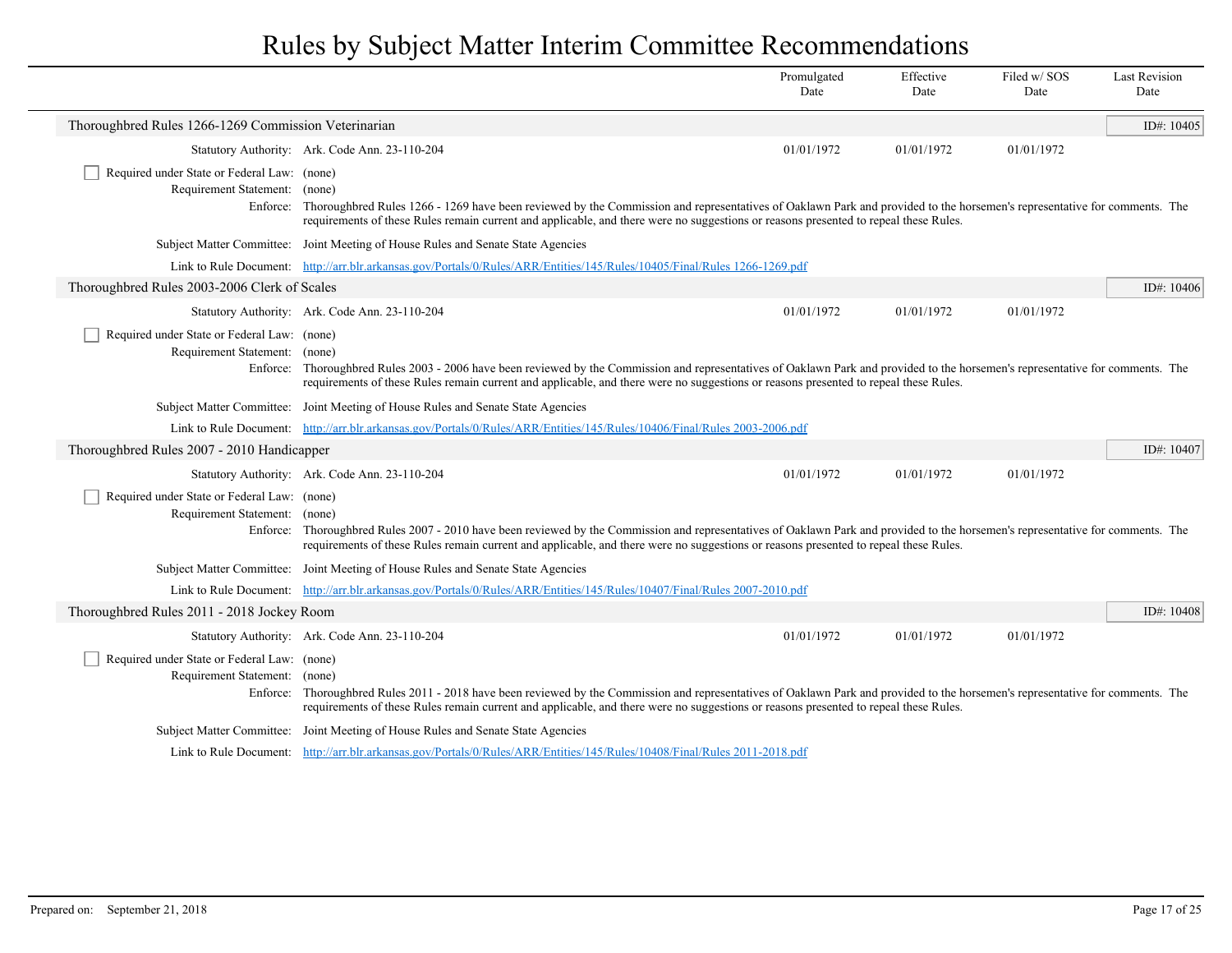|                                                                                          |                                                                                                                                                                                                                                                                                                                                             | Promulgated<br>Date | Effective<br>Date | Filed w/SOS<br>Date | <b>Last Revision</b><br>Date |
|------------------------------------------------------------------------------------------|---------------------------------------------------------------------------------------------------------------------------------------------------------------------------------------------------------------------------------------------------------------------------------------------------------------------------------------------|---------------------|-------------------|---------------------|------------------------------|
| Thoroughbred Rules 2019 and 2021 - 2022 Paddock Judge                                    |                                                                                                                                                                                                                                                                                                                                             |                     |                   |                     | ID#: $10409$                 |
|                                                                                          | Statutory Authority: Ark. Code Ann. 23-110-204                                                                                                                                                                                                                                                                                              | 01/01/1972          | 01/01/1972        | 01/01/1972          |                              |
| Required under State or Federal Law: (none)<br>Requirement Statement:                    | (none)<br>Enforce: Thoroughbred Rules 2019 and 2021 - 2022 have been reviewed by the Commission and representatives of Oaklawn Park and provided to the horsemen's representative for<br>comments. The requirements of these Rules remain current and applicable, and there were no suggestions or reasons presented to repeal these Rules. |                     |                   |                     |                              |
|                                                                                          | Subject Matter Committee: Joint Meeting of House Rules and Senate State Agencies                                                                                                                                                                                                                                                            |                     |                   |                     |                              |
|                                                                                          | Link to Rule Document: http://arr.blr.arkansas.gov/Portals/0/Rules/ARR/Entities/145/Rules/10409/Final/Rules 2019 2021-2022.pdf                                                                                                                                                                                                              |                     |                   |                     |                              |
| Thoroughbred Rules 2026 - 2032 Racing Secretary                                          |                                                                                                                                                                                                                                                                                                                                             |                     |                   |                     | ID#: $10411$                 |
|                                                                                          | Statutory Authority: Ark. Code Ann. 23-110-204                                                                                                                                                                                                                                                                                              | 01/01/1972          | 01/01/1972        | 01/01/1972          |                              |
| Required under State or Federal Law: (none)<br>Requirement Statement: (none)             | Enforce: Thoroughbred Rules 2026 - 2032 have been reviewed by the Commission and representatives of Oaklawn Park and provided to the horsemen's representative for comments. The<br>requirements of these Rules remain current and applicable, and there were no suggestions or reasons presented to repeal these Rules.                    |                     |                   |                     |                              |
|                                                                                          | Subject Matter Committee: Joint Meeting of House Rules and Senate State Agencies                                                                                                                                                                                                                                                            |                     |                   |                     |                              |
|                                                                                          | Link to Rule Document: http://arr.blr.arkansas.gov/Portals/0/Rules/ARR/Entities/145/Rules/10411/Final/Rules 2026-2032.pdf                                                                                                                                                                                                                   |                     |                   |                     |                              |
| Thoroughbred Rules 2034 - 2060 Official Starter                                          |                                                                                                                                                                                                                                                                                                                                             |                     |                   |                     | ID#: $10412$                 |
|                                                                                          | Statutory Authority: Ark. Code Ann. 23-110-204                                                                                                                                                                                                                                                                                              | 01/01/1972          | 01/01/1972        | 01/01/1972          |                              |
| Required under State or Federal Law: (none)<br>Requirement Statement: (none)<br>Enforce: | Thoroughbred Rules 2034 - 2060 have been reviewed by the Commission and representatives of Oaklawn Park and provided to the horsemen's representative for comments. The<br>requirements of these Rules remain current and applicable, and there were no suggestions or reasons presented to repeal these Rules.                             |                     |                   |                     |                              |
|                                                                                          | Subject Matter Committee: Joint Meeting of House Rules and Senate State Agencies                                                                                                                                                                                                                                                            |                     |                   |                     |                              |
|                                                                                          | Link to Rule Document: http://arr.blr.arkansas.gov/Portals/0/Rules/ARR/Entities/145/Rules/10412/Final/Rules 2034-2060.pdf                                                                                                                                                                                                                   |                     |                   |                     |                              |
| Thoroughbred Rules 2061 - 2094 Stewards                                                  |                                                                                                                                                                                                                                                                                                                                             |                     |                   |                     | ID#: $10413$                 |
|                                                                                          | Statutory Authority: Ark. Code Ann. 23-110-204                                                                                                                                                                                                                                                                                              | 01/01/1972          | 01/01/1972        | 01/01/1972          |                              |
| Required under State or Federal Law: (none)<br>Requirement Statement: (none)             | Enforce: Thoroughbred Rules 2061 - 2094 have been reviewed by the Commission and representatives of Oaklawn Park and provided to the horsemen's representative for comments. The<br>requirements of these Rules remain current and applicable, and there were no suggestions or reasons presented to repeal these Rules.                    |                     |                   |                     |                              |
|                                                                                          | Subject Matter Committee: Joint Meeting of House Rules and Senate State Agencies                                                                                                                                                                                                                                                            |                     |                   |                     |                              |
|                                                                                          | Link to Rule Document: http://arr.blr.arkansas.gov/Portals/0/Rules/ARR/Entities/145/Rules/10413/Final/Rules 2061-2094.pdf                                                                                                                                                                                                                   |                     |                   |                     |                              |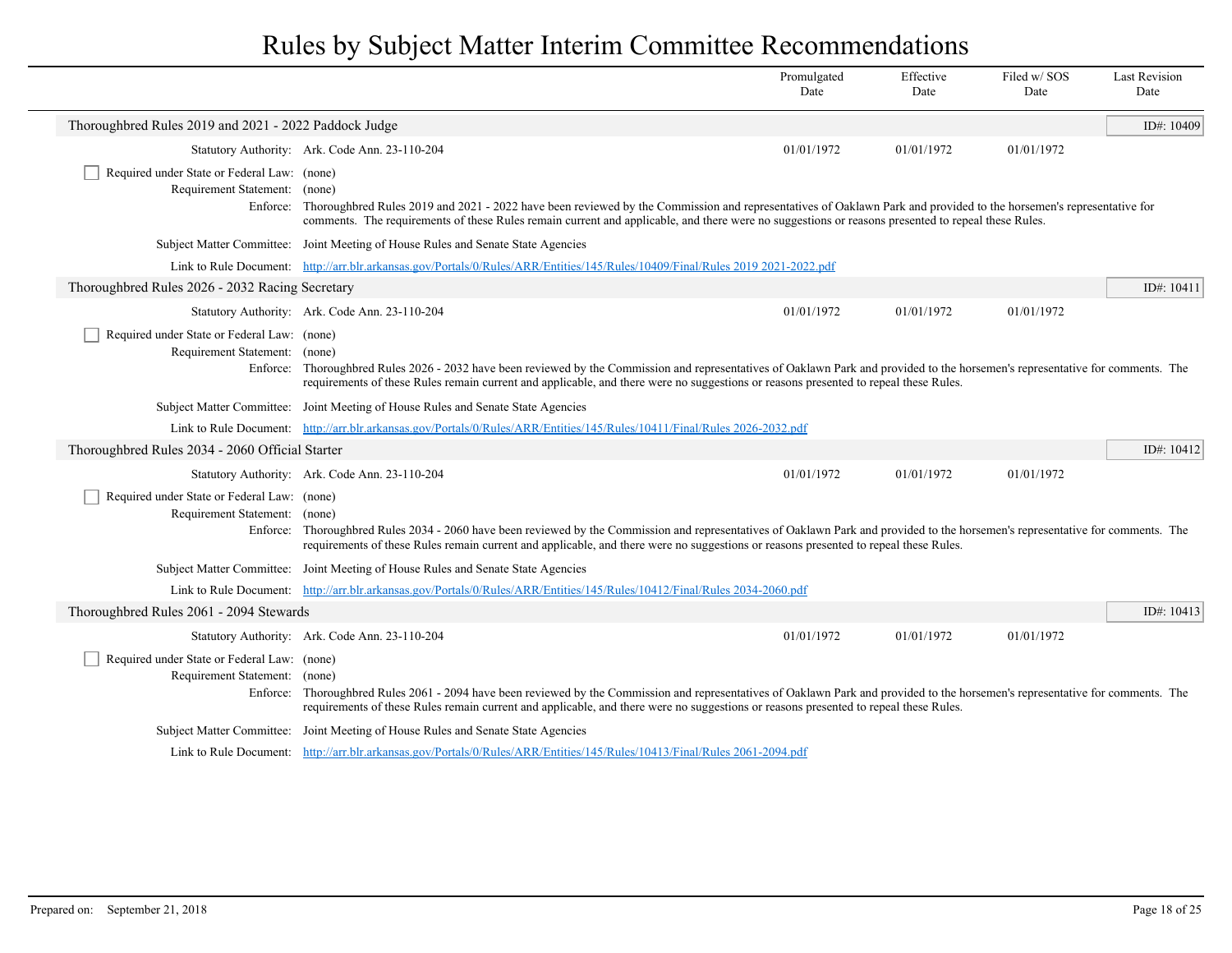|                                                                              |                                                                                                                                                                                                                                                                                                                                                    | Promulgated<br>Date | Effective<br>Date | Filed w/ SOS<br>Date | <b>Last Revision</b><br>Date |
|------------------------------------------------------------------------------|----------------------------------------------------------------------------------------------------------------------------------------------------------------------------------------------------------------------------------------------------------------------------------------------------------------------------------------------------|---------------------|-------------------|----------------------|------------------------------|
| Thoroughbred Rules 2095 - 2098 Method of Timing                              |                                                                                                                                                                                                                                                                                                                                                    |                     |                   |                      | ID#: $10414$                 |
|                                                                              | Statutory Authority: Ark. Code Ann. 23-110-204                                                                                                                                                                                                                                                                                                     | 01/01/1972          | 01/01/1972        | 01/01/1972           |                              |
| Required under State or Federal Law: (none)<br>Requirement Statement: (none) | Enforce: Thoroughbred Rules 2095 - 2098 have been reviewed by the Commission and representatives of Oaklawn Park and provided to the horsemen's representative for comments. The<br>requirements of these Rules remain current and applicable, and there were no suggestions or reasons presented to repeal these Rules.                           |                     |                   |                      |                              |
|                                                                              | Subject Matter Committee: Joint Meeting of House Rules and Senate State Agencies                                                                                                                                                                                                                                                                   |                     |                   |                      |                              |
|                                                                              | Link to Rule Document: http://arr.blr.arkansas.gov/Portals/0/Rules/ARR/Entities/145/Rules/10414/Final/Rules 2095-2098.pdf                                                                                                                                                                                                                          |                     |                   |                      |                              |
| Thoroughbred Rules 2100 - 2102 Track Superintendent                          |                                                                                                                                                                                                                                                                                                                                                    |                     |                   |                      | ID#: $10416$                 |
|                                                                              | Statutory Authority: Ark. Code Ann. 23-110-204                                                                                                                                                                                                                                                                                                     | 01/01/1972          | 01/01/1972        | 01/01/1972           |                              |
| Required under State or Federal Law: (none)<br>Requirement Statement: (none) | Enforce: Thoroughbred Rules 2100 - 2102 have been reviewed by the Commission and representatives of Oaklawn Park and provided to the horsemen's representative for comments. The<br>requirements of these Rules remain current and applicable, and there were no suggestions or reasons presented to repeal these Rules.                           |                     |                   |                      |                              |
|                                                                              | Subject Matter Committee: Joint Meeting of House Rules and Senate State Agencies                                                                                                                                                                                                                                                                   |                     |                   |                      |                              |
|                                                                              | Link to Rule Document: http://arr.blr.arkansas.gov/Portals/0/Rules/ARR/Entities/145/Rules/10416/Final/Rules 2100-2102.pdf                                                                                                                                                                                                                          |                     |                   |                      |                              |
|                                                                              | Thoroughbred Rules 2106 - 2109 Licenses, Registrations and Fees for Participants in Racing                                                                                                                                                                                                                                                         |                     |                   |                      | ID#: $10417$                 |
|                                                                              | Statutory Authority: Ark. Code Ann. 23-110-204                                                                                                                                                                                                                                                                                                     | 01/01/1972          | 01/01/1972        | 01/01/1972           |                              |
| Required under State or Federal Law: (none)<br>Requirement Statement: (none) | Enforce: Thoroughbred Rules 2100 - 2102 have been reviewed by the Commission and representatives of Oaklawn Park and provided to the horsemen's representative for comments. The<br>requirements of these Rules remain current and applicable, and there were no suggestions or reasons presented to repeal these Rules.                           |                     |                   |                      |                              |
|                                                                              | Subject Matter Committee: Joint Meeting of House Rules and Senate State Agencies                                                                                                                                                                                                                                                                   |                     |                   |                      |                              |
|                                                                              | Link to Rule Document: http://arr.blr.arkansas.gov/Portals/0/Rules/ARR/Entities/145/Rules/10417/Final/Rules 2106-2109.pdf                                                                                                                                                                                                                          |                     |                   |                      |                              |
| Thoroughbred Rules 2118 - 2127 and 2130 - 2132 Owners and Trainers           |                                                                                                                                                                                                                                                                                                                                                    |                     |                   |                      | ID#: $10418$                 |
|                                                                              | Statutory Authority: Ark. Code Ann. 23-110-204                                                                                                                                                                                                                                                                                                     | 01/01/1972          | 01/01/1972        | 01/01/1972           |                              |
| Required under State or Federal Law: (none)<br>Requirement Statement:        | (none)<br>Enforce: Thoroughbred Rules 2118 - 2127 and 2130 - 2132 have been reviewed by the Commission and representatives of Oaklawn Park and provided to the horsemen's representative for<br>comments. The requirements of these Rules remain current and applicable, and there were no suggestions or reasons presented to repeal these Rules. |                     |                   |                      |                              |
|                                                                              | Subject Matter Committee: Joint Meeting of House Rules and Senate State Agencies                                                                                                                                                                                                                                                                   |                     |                   |                      |                              |
|                                                                              | Link to Rule Document: http://arr.blr.arkansas.gov/Portals/0/Rules/ARR/Entities/145/Rules/10418/Final/Rules 2118-2127 and 2130-2132.pdf                                                                                                                                                                                                            |                     |                   |                      |                              |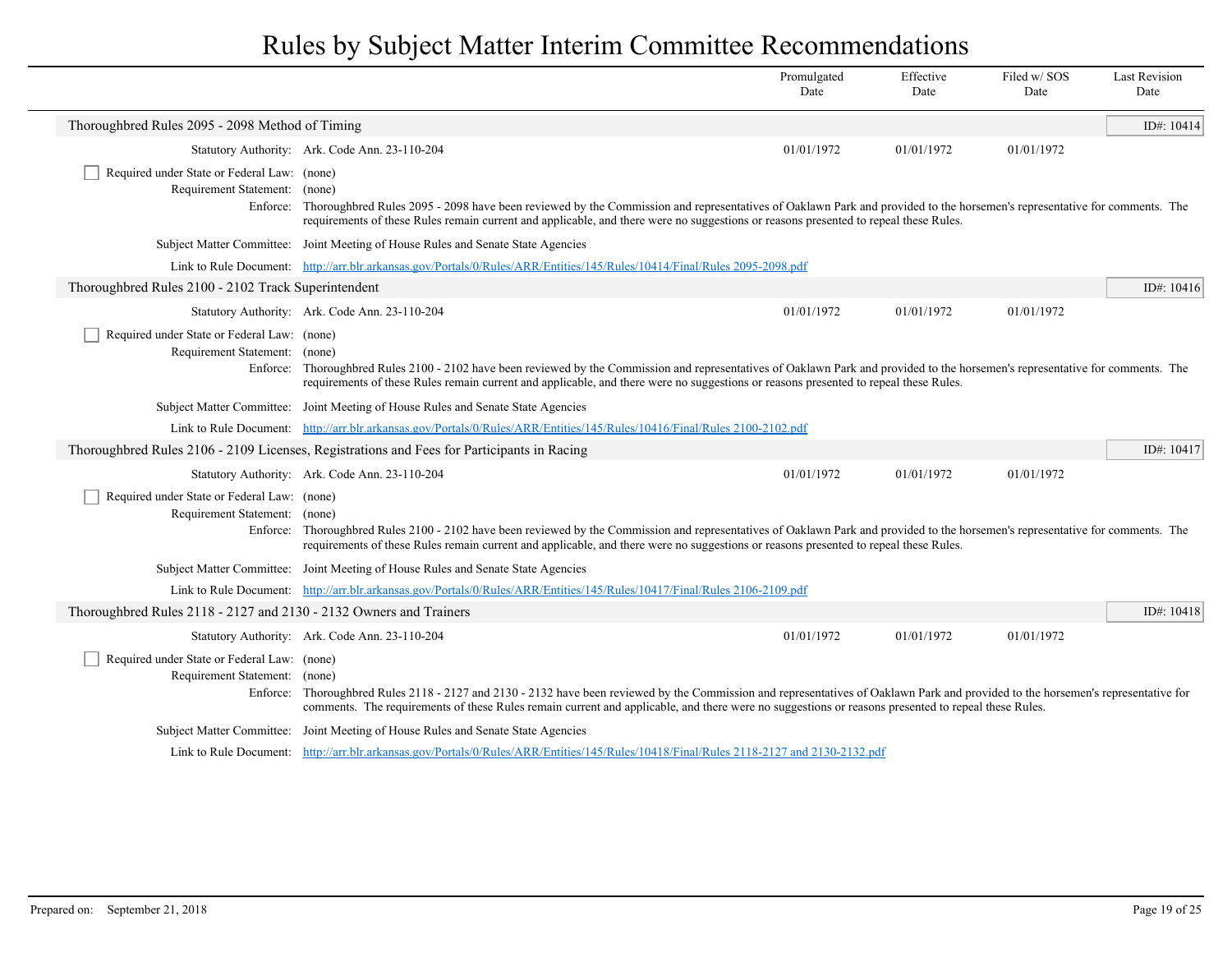|                                                                              |                                                                                                                                                                                                                                                                                                                                                       | Promulgated<br>Date | Effective<br>Date | Filed w/SOS<br>Date | <b>Last Revision</b><br>Date |
|------------------------------------------------------------------------------|-------------------------------------------------------------------------------------------------------------------------------------------------------------------------------------------------------------------------------------------------------------------------------------------------------------------------------------------------------|---------------------|-------------------|---------------------|------------------------------|
| Thoroughbred Rules 2133 - 2136 Partnerships                                  |                                                                                                                                                                                                                                                                                                                                                       |                     |                   |                     | ID#: $10419$                 |
|                                                                              | Statutory Authority: Ark. Code Ann. 23-110-204                                                                                                                                                                                                                                                                                                        | 01/01/1972          | 01/01/1972        | 01/01/1972          |                              |
| Required under State or Federal Law: (none)                                  |                                                                                                                                                                                                                                                                                                                                                       |                     |                   |                     |                              |
| Requirement Statement: (none)                                                | Enforce: Thoroughbred Rules 2133 - 2136 have been reviewed by the Commission and representatives of Oaklawn Park and provided to the horsemen's representative for comments. The<br>requirements of these Rules remain current and applicable, and there were no suggestions or reasons presented to repeal these Rules.                              |                     |                   |                     |                              |
|                                                                              | Subject Matter Committee: Joint Meeting of House Rules and Senate State Agencies                                                                                                                                                                                                                                                                      |                     |                   |                     |                              |
|                                                                              | Link to Rule Document: http://arr.blr.arkansas.gov/Portals/0/Rules/ARR/Entities/145/Rules/10419/Final/Rules 2133-2136.pdf                                                                                                                                                                                                                             |                     |                   |                     |                              |
| Thoroughbred Rules 2140 - 2141 and 2143 - 2146 Authorized Agents             |                                                                                                                                                                                                                                                                                                                                                       |                     |                   |                     | ID#: $10420$                 |
|                                                                              | Statutory Authority: Ark. Code Ann. 23-110-204                                                                                                                                                                                                                                                                                                        | 01/01/1972          | 01/01/1972        | 01/01/1972          |                              |
| Required under State or Federal Law: (none)<br>Requirement Statement: (none) | Enforce: Thoroughbred Rules 2140 - 2141 and 2143 - 2146 have been reviewed by the Commission and representatives of Oaklawn Park and provided to the horsemen's representative for<br>comments. The requirements of these Rules remain current and applicable, and there were no suggestions or reasons presented to repeal these Rules.              |                     |                   |                     |                              |
|                                                                              | Subject Matter Committee: Joint Meeting of House Rules and Senate State Agencies                                                                                                                                                                                                                                                                      |                     |                   |                     |                              |
|                                                                              | Link to Rule Document: http://arr.blr.arkansas.gov/Portals/0/Rules/ARR/Entities/145/Rules/10420/Final/Rules 2140-2141 and 2143-2146.pdf                                                                                                                                                                                                               |                     |                   |                     |                              |
| Thoroughbred Rules 2147 - 2156 Stable Names                                  |                                                                                                                                                                                                                                                                                                                                                       |                     |                   |                     | ID#: 10421                   |
|                                                                              | Statutory Authority: Ark. Code Ann. 23-110-204                                                                                                                                                                                                                                                                                                        | 01/01/1972          | 01/01/1972        | 01/01/1972          |                              |
| Required under State or Federal Law: (none)<br>Requirement Statement: (none) | Enforce: Thoroughbred Rules 2147 - 2156 have been reviewed by the Commission and representatives of Oaklawn Park and provided to the horsemen's representative for comments. The<br>requirements of these Rules remain current and applicable, and there were no suggestions or reasons presented to repeal these Rules.                              |                     |                   |                     |                              |
|                                                                              | Subject Matter Committee: Joint Meeting of House Rules and Senate State Agencies                                                                                                                                                                                                                                                                      |                     |                   |                     |                              |
|                                                                              | Link to Rule Document: http://arr.blr.arkansas.gov/Portals/0/Rules/ARR/Entities/145/Rules/10421/Final/Rules 2147-2156.pdf                                                                                                                                                                                                                             |                     |                   |                     |                              |
| Thoroughbred Rules 2157 - 2159, 2164 - 2168 and 2171 - 2175 Jockeys          |                                                                                                                                                                                                                                                                                                                                                       |                     |                   |                     | ID#: 10422                   |
|                                                                              | Statutory Authority: Ark. Code Ann. 23-110-204                                                                                                                                                                                                                                                                                                        | 01/01/1972          | 01/01/1972        | 01/01/1972          |                              |
| Required under State or Federal Law: (none)<br>Requirement Statement: (none) | Enforce: Thoroughbred Rules 2157 - 2159, 2164 - 2168 and 2171 - 2175 have been reviewed by the Commission and representatives of Oaklawn Park and provided to the horsemen's<br>representative for comments. The requirements of these Rules remain current and applicable, and there were no suggestions or reasons presented to repeal these Rules. |                     |                   |                     |                              |
|                                                                              | Subject Matter Committee: Joint Meeting of House Rules and Senate State Agencies                                                                                                                                                                                                                                                                      |                     |                   |                     |                              |
|                                                                              | Link to Rule Document: http://arr.blr.arkansas.gov/Portals/0/Rules/ARR/Entities/145/Rules/10422/Final/Rules 2157-2159 2164-2168 and 2171-2175.pdf                                                                                                                                                                                                     |                     |                   |                     |                              |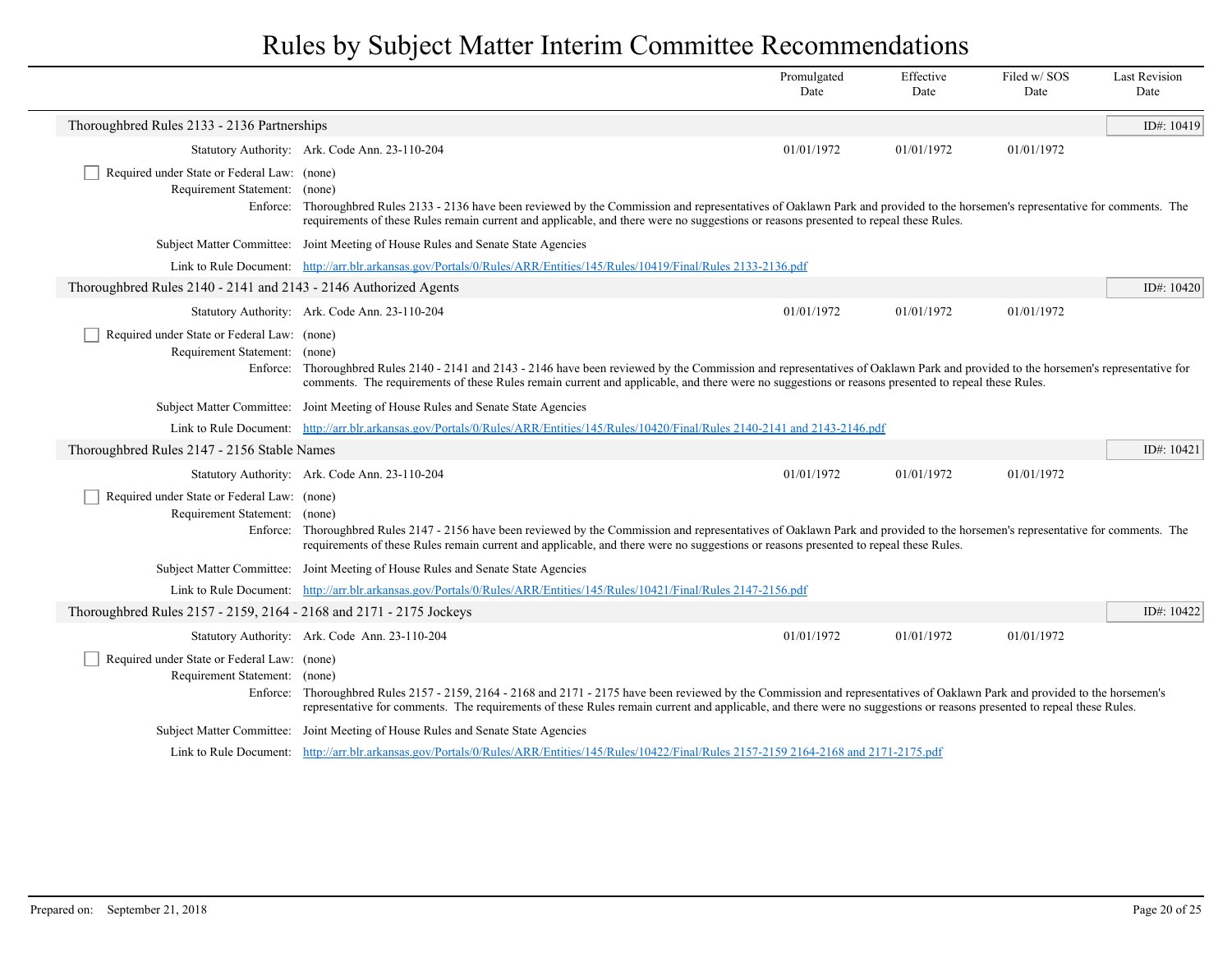|                                                                              |                                                                                                                                                                                                                                                                                                                                                                    | Promulgated<br>Date | Effective<br>Date | Filed w/SOS<br>Date | <b>Last Revision</b><br>Date |
|------------------------------------------------------------------------------|--------------------------------------------------------------------------------------------------------------------------------------------------------------------------------------------------------------------------------------------------------------------------------------------------------------------------------------------------------------------|---------------------|-------------------|---------------------|------------------------------|
| Thoroughbred Rules 2176 - 2177 Naming of Jockeys                             |                                                                                                                                                                                                                                                                                                                                                                    |                     |                   |                     | ID#: 10423                   |
|                                                                              | Statutory Authority: Ark. Code Ann. 23-110-204                                                                                                                                                                                                                                                                                                                     | 01/01/1972          | 01/01/1972        | 01/01/1972          |                              |
| Required under State or Federal Law: (none)<br>Requirement Statement:        | (none)<br>Enforce: Thoroughbred Rules 2176 - 2177 have been reviewed by the Commission and representatives of Oaklawn Park and provided to the horsemen's representative for comments. The<br>requirements of these Rules remain current and applicable, and there were no suggestions or reasons presented to repeal these Rules.                                 |                     |                   |                     |                              |
|                                                                              | Subject Matter Committee: Joint Meeting of House Rules and Senate State Agencies                                                                                                                                                                                                                                                                                   |                     |                   |                     |                              |
|                                                                              | Link to Rule Document: http://arr.blr.arkansas.gov/Portals/0/Rules/ARR/Entities/145/Rules/10423/Final/Rules 2176-2177.pdf                                                                                                                                                                                                                                          |                     |                   |                     |                              |
| Thoroughbred Rules 2178 - 2190 Jockey Agent                                  |                                                                                                                                                                                                                                                                                                                                                                    |                     |                   |                     | ID#: 10424                   |
|                                                                              | Statutory Authority: Ark. Code Ann. 23-110-204                                                                                                                                                                                                                                                                                                                     | 01/01/1972          | 01/01/1972        | 01/01/1972          |                              |
| Required under State or Federal Law: (none)<br>Requirement Statement:        | (none)<br>Enforce: Thoroughbred Rules 2178 - 2190 have been reviewed by the Commission and representatives of Oaklawn Park and provided to the horsemen's representative for comments. The<br>requirements of these Rules remain current and applicable, and there were no suggestions or reasons presented to repeal these Rules.                                 |                     |                   |                     |                              |
|                                                                              | Subject Matter Committee: Joint Meeting of House Rules and Senate State Agencies                                                                                                                                                                                                                                                                                   |                     |                   |                     |                              |
|                                                                              | Link to Rule Document: http://arr.blr.arkansas.gov/Portals/0/Rules/ARR/Entities/145/Rules/10424/Final/Rules 2178-2190.pdf                                                                                                                                                                                                                                          |                     |                   |                     |                              |
|                                                                              | Thoroughbred Rules 2212 - 2220, 2222 - 2241, 2243 - 2245 and 2247 - 2257 Entries                                                                                                                                                                                                                                                                                   |                     |                   |                     | ID#: 10425                   |
|                                                                              | Statutory Authority: Ark. Code Ann. 23-110-204                                                                                                                                                                                                                                                                                                                     | 01/01/1972          | 01/01/1972        | 01/01/1972          |                              |
| Required under State or Federal Law: (none)<br>Requirement Statement: (none) | Enforce: Thoroughbred Rules 2212 - 2220, 2222 - 2241, 2243 - 2245 and 2247 - 2257 have been reviewed by the Commission and representatives of Oaklawn Park and provided to the<br>horsemen's representative for comments. The requirements of these Rules remain current and applicable, and there were no suggestions or reasons presented to repeal these Rules. |                     |                   |                     |                              |
|                                                                              | Subject Matter Committee: Joint Meeting of House Rules and Senate State Agencies                                                                                                                                                                                                                                                                                   |                     |                   |                     |                              |
|                                                                              | Link to Rule Document: http://arr.blr.arkansas.gov/Portals/0/Rules/ARR/Entities/145/Rules/10425/Final/Rules 2212-2220 2222-2241 2243-2245 2247-2257.pdf                                                                                                                                                                                                            |                     |                   |                     |                              |
| Thoroughbred Rules 2265 - 2266 Equipment Changes                             |                                                                                                                                                                                                                                                                                                                                                                    |                     |                   |                     | ID#: 10426                   |
|                                                                              | Statutory Authority: Ark. Code Ann. 23-110-204                                                                                                                                                                                                                                                                                                                     | 01/01/1972          | 01/01/1972        | 01/01/1972          |                              |
| Required under State or Federal Law: (none)<br>Requirement Statement: (none) | Enforce: Thoroughbred Rules 2265 - 2266 have been reviewed by the Commission and representatives of Oaklawn Park and provided to the horsemen's representative for comments. The<br>requirements of these Rules remain current and applicable, and there were no suggestions or reasons presented to repeal these Rules.                                           |                     |                   |                     |                              |
|                                                                              | Subject Matter Committee: Joint Meeting of House Rules and Senate State Agencies                                                                                                                                                                                                                                                                                   |                     |                   |                     |                              |
|                                                                              | Link to Rule Document: http://arr.blr.arkansas.gov/Portals/0/Rules/ARR/Entities/145/Rules/10426/Final/Rules 2265-2266.pdf                                                                                                                                                                                                                                          |                     |                   |                     |                              |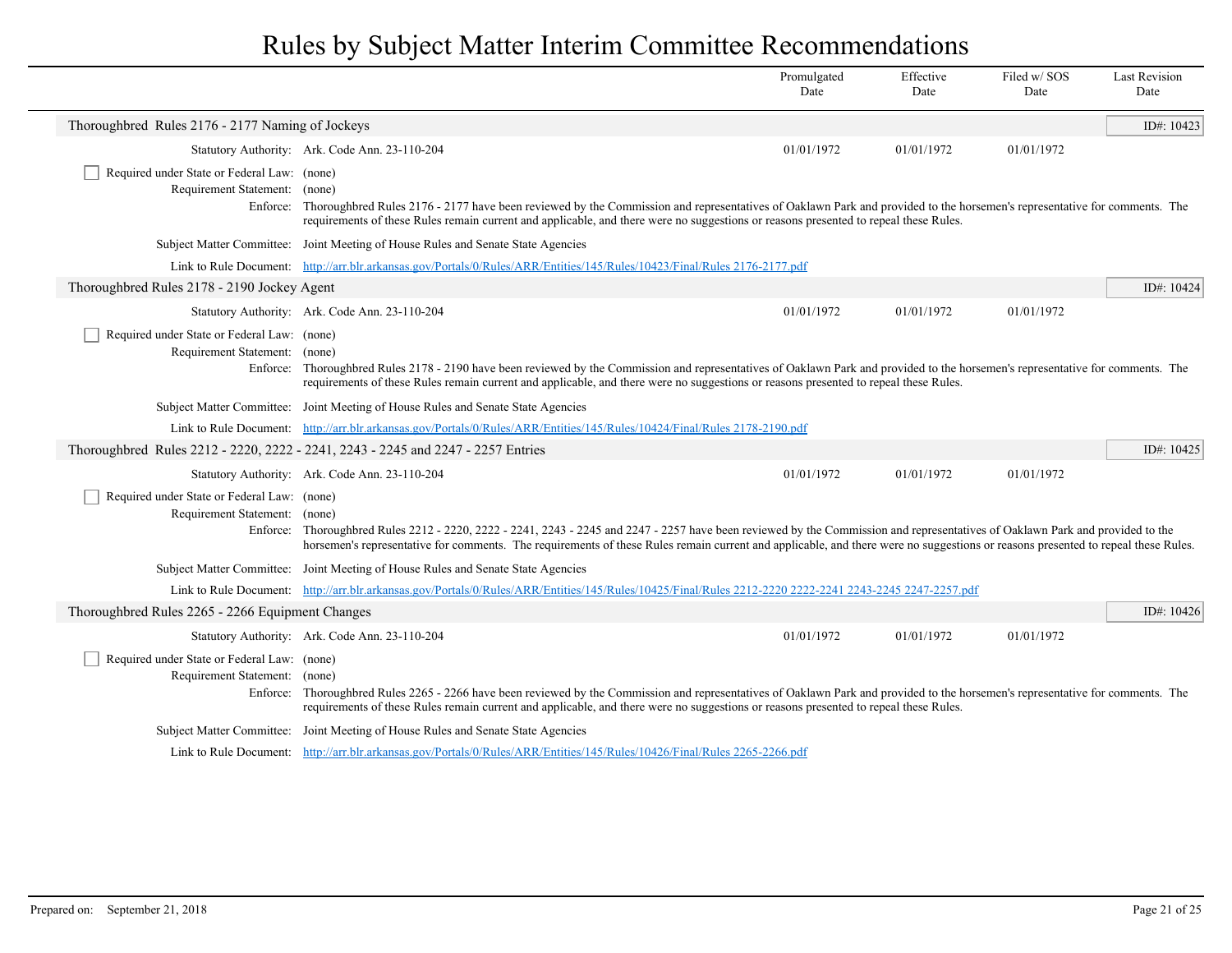|                                                                                          |                                                                                                                                                                                                                                                                                                                          | Promulgated<br>Date | Effective<br>Date | Filed w/SOS<br>Date | <b>Last Revision</b><br>Date |
|------------------------------------------------------------------------------------------|--------------------------------------------------------------------------------------------------------------------------------------------------------------------------------------------------------------------------------------------------------------------------------------------------------------------------|---------------------|-------------------|---------------------|------------------------------|
| Thoroughbred Rules 2267 - 2273 Declarations and Scratches                                |                                                                                                                                                                                                                                                                                                                          |                     |                   |                     | ID#: 10427                   |
|                                                                                          | Statutory Authority: Ark. Code Ann. 23-110-204                                                                                                                                                                                                                                                                           | 01/01/1972          | 01/01/1972        | 01/01/1972          |                              |
| Required under State or Federal Law: (none)<br>Requirement Statement: (none)             | Enforce: Thoroughbred Rules 2267 - 2273 have been reviewed by the Commission and representatives of Oaklawn Park and provided to the horsemen's representative for comments. The<br>requirements of these Rules remain current and applicable, and there were no suggestions or reasons presented to repeal these Rules. |                     |                   |                     |                              |
|                                                                                          | Subject Matter Committee: Joint Meeting of House Rules and Senate State Agencies                                                                                                                                                                                                                                         |                     |                   |                     |                              |
|                                                                                          | Link to Rule Document: http://arr.blr.arkansas.gov/Portals/0/Rules/ARR/Entities/145/Rules/10427/Final/Rules 2267-2273.pdf                                                                                                                                                                                                |                     |                   |                     |                              |
| Thoroughbred Rules 2274 - 2278 Postponement and Cancellation of Races                    |                                                                                                                                                                                                                                                                                                                          |                     |                   |                     | ID#: $10428$                 |
|                                                                                          | Statutory Authority: Ark. Code Ann. 23-110-204                                                                                                                                                                                                                                                                           | 01/01/1972          | 01/01/1972        | 01/01/1972          |                              |
| Required under State or Federal Law: (none)<br>Requirement Statement: (none)             | Enforce: Thoroughbred Rules 2274 - 2278 have been reviewed by the Commission and representatives of Oaklawn Park and provided to the horsemen's representative for comments. The<br>requirements of these Rules remain current and applicable, and there were no suggestions or reasons presented to repeal these Rules. |                     |                   |                     |                              |
|                                                                                          | Subject Matter Committee: Joint Meeting of House Rules and Senate State Agencies                                                                                                                                                                                                                                         |                     |                   |                     |                              |
|                                                                                          | Link to Rule Document: http://arr.blr.arkansas.gov/Portals/0/Rules/ARR/Entities/145/Rules/10428/Final/Rules 2274-2278.pdf                                                                                                                                                                                                |                     |                   |                     |                              |
| Thoroughbred Rules 2279 - 2289 Preferred and Eligible Lists                              |                                                                                                                                                                                                                                                                                                                          |                     |                   |                     | ID#: $10454$                 |
|                                                                                          | Statutory Authority: Ark. Code Ann. 23-110-204                                                                                                                                                                                                                                                                           | 01/01/1972          | 01/01/1972        | 01/01/1972          |                              |
| Required under State or Federal Law: (none)<br>Requirement Statement: (none)<br>Enforce: | Thoroughbred Rules 2279 - 2289 have been reviewed by the Commission and representatives of Oaklawn Park and provided to the horsemen's representative for comments. The<br>requirements of these Rules remain current and applicable, and there were no suggestions or reasons presented to repeal these Rules.          |                     |                   |                     |                              |
|                                                                                          | Subject Matter Committee: Joint Meeting of House Rules and Senate State Agencies                                                                                                                                                                                                                                         |                     |                   |                     |                              |
|                                                                                          | Link to Rule Document: http://arr.blr.arkansas.gov/Portals/0/Rules/ARR/Entities/145/Rules/10454/Final/Rules 2279-2289.pdf                                                                                                                                                                                                |                     |                   |                     |                              |
| Thoroughbred Rules 2290 - 2291 Post Position                                             |                                                                                                                                                                                                                                                                                                                          |                     |                   |                     | ID#: 10455                   |
|                                                                                          | Statutory Authority: Ark. Code Ann. 23-110-204                                                                                                                                                                                                                                                                           | 01/01/1972          | 01/01/1972        | 01/01/1972          |                              |
| Required under State or Federal Law: (none)<br>Requirement Statement: (none)             | Enforce: Thoroughbred Rules 2290 - 2291 have been reviewed by the Commission and representatives of Oaklawn Park and provided to the horsemen's representative for comments. The<br>requirements of these Rules remain current and applicable, and there were no suggestions or reasons presented to repeal these Rules. |                     |                   |                     |                              |
|                                                                                          | Subject Matter Committee: Joint Meeting of House Rules and Senate State Agencies                                                                                                                                                                                                                                         |                     |                   |                     |                              |
|                                                                                          | Link to Rule Document: http://arr.blr.arkansas.gov/Portals/0/Rules/ARR/Entities/145/Rules/10455/Final/Rules 2290-2291.pdf                                                                                                                                                                                                |                     |                   |                     |                              |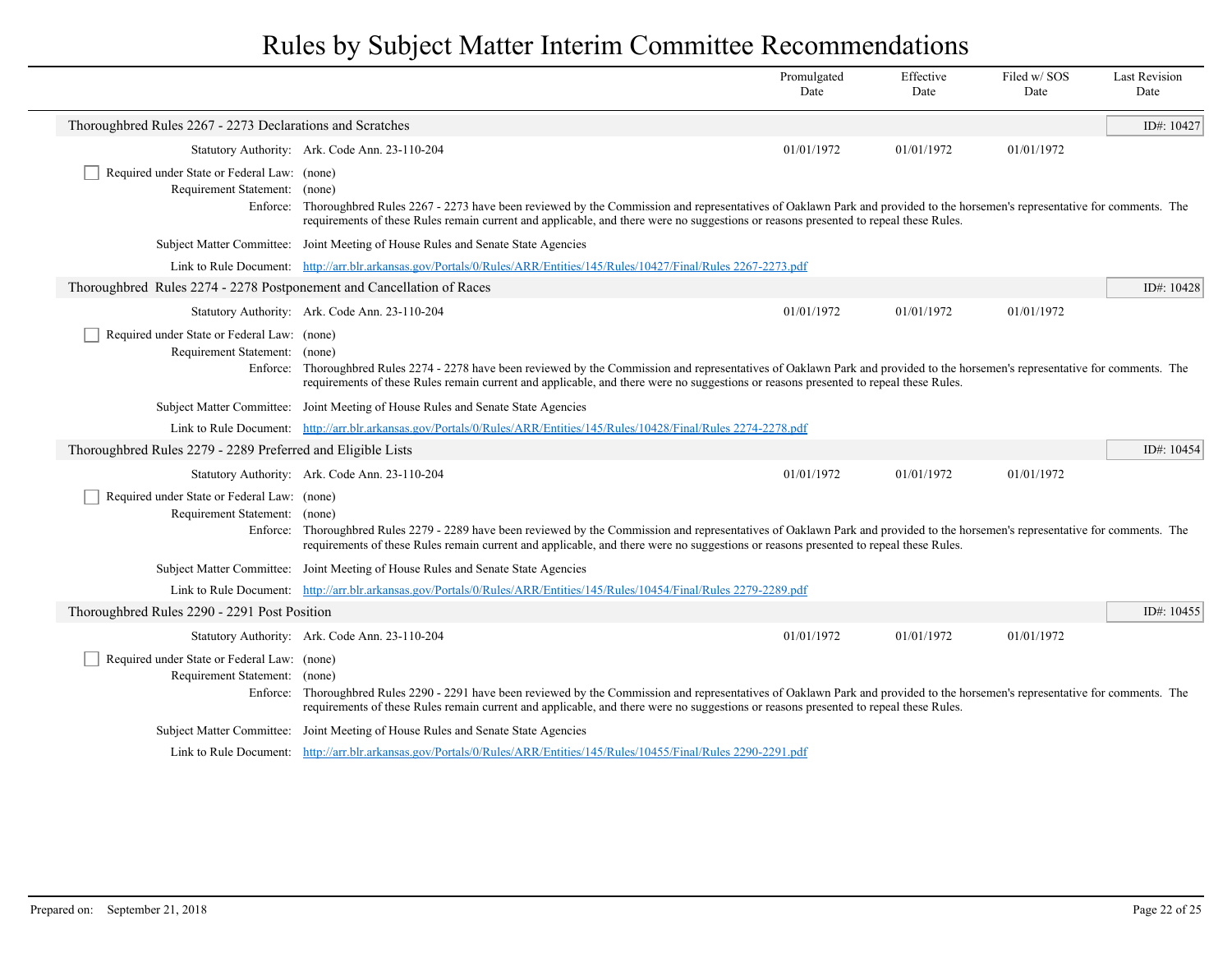|                                                                              |                                                                                                                                                                                                                                                                                                                     | Promulgated<br>Date | Effective<br>Date | Filed w/SOS<br>Date | <b>Last Revision</b><br>Date |
|------------------------------------------------------------------------------|---------------------------------------------------------------------------------------------------------------------------------------------------------------------------------------------------------------------------------------------------------------------------------------------------------------------|---------------------|-------------------|---------------------|------------------------------|
|                                                                              | Thoroughbred Rules 2292 - 2303 and 2306 - 2313 Weight Penalties and Allowances                                                                                                                                                                                                                                      |                     |                   |                     | ID#: $10431$                 |
|                                                                              | Statutory Authority: Ark. Code Ann. 23-110-204                                                                                                                                                                                                                                                                      | 01/01/1972          | 01/01/1972        | 01/01/1972          |                              |
| Required under State or Federal Law: (none)<br>Requirement Statement: (none) | Enforce: Thoroughbred Rules 2292 - 2303 and 2306 - 2313 have been reviewed by the Commission and representatives of Oaklawn Park and provided to the horsemen's representative for<br>comments. The requirements of these Rules remain current and applicable, and there were no suggestions to repeal these Rules. |                     |                   |                     |                              |
|                                                                              | Subject Matter Committee: Joint Meeting of House Rules and Senate State Agencies                                                                                                                                                                                                                                    |                     |                   |                     |                              |
|                                                                              | Link to Rule Document: http://arr.blr.arkansas.gov/Portals/0/Rules/ARR/Entities/145/Rules/10431/Final/Rules 2292-2303 and 2306-2313.pdf                                                                                                                                                                             |                     |                   |                     |                              |
| Thoroughbred Rules 2314 - 2323 Weighing In                                   |                                                                                                                                                                                                                                                                                                                     |                     |                   |                     | ID#: 10432                   |
|                                                                              | Statutory Authority: Ark. Code Ann. 23-110-204                                                                                                                                                                                                                                                                      | 01/01/1972          | 01/01/1972        | 01/01/1972          |                              |
| Required under State or Federal Law: (none)<br>Requirement Statement: (none) | Enforce: Thoroughbred Rules 2314 - 2323 have been reviewed by the Commission and representatives of Oaklawn Park and provided to the horsemen's representative for comments. The<br>requirements of these Rules remain current and applicable, and there were no suggestions to repeal these Rules.                 |                     |                   |                     |                              |
|                                                                              | Subject Matter Committee: Joint Meeting of House Rules and Senate State Agencies                                                                                                                                                                                                                                    |                     |                   |                     |                              |
|                                                                              | Link to Rule Document: http://arr.blr.arkansas.gov/Portals/0/Rules/ARR/Entities/145/Rules/10432/Final/Rules 2314-2323.pdf                                                                                                                                                                                           |                     |                   |                     |                              |
| Thoroughbred Rules 2324 - 2329 Weighing Out                                  |                                                                                                                                                                                                                                                                                                                     |                     |                   |                     | ID#: $10433$                 |
|                                                                              | Statutory Authority: Ark. Code Ann. 23-110-204                                                                                                                                                                                                                                                                      | 01/01/1972          | 01/01/1972        | 01/01/1972          |                              |
| Required under State or Federal Law: (none)<br>Requirement Statement: (none) | Enforce: Thoroughbred Rules 2324 - 2329 have been reviewed by the Commission and representatives of Oaklawn Park and provided to the horsemen's representative for comments. The<br>requirements of these Rules remain current and applicable, and there were no suggestions to repeal these Rules.                 |                     |                   |                     |                              |
|                                                                              | Subject Matter Committee: Joint Meeting of House Rules and Senate State Agencies                                                                                                                                                                                                                                    |                     |                   |                     |                              |
|                                                                              | Link to Rule Document: http://arr.blr.arkansas.gov/Portals/0/Rules/ARR/Entities/145/Rules/10433/Final/Rules 2324-2329.pdf                                                                                                                                                                                           |                     |                   |                     |                              |
| Thoroughbred Rules 2331 - 2345 Paddock to Post                               |                                                                                                                                                                                                                                                                                                                     |                     |                   |                     | ID#: 10434                   |
|                                                                              | Statutory Authority: Ark. Code Ann. 23-110-204                                                                                                                                                                                                                                                                      | 01/01/1972          | 01/01/1972        | 01/01/1972          |                              |
| Required under State or Federal Law: (none)<br>Requirement Statement: (none) | Enforce: Thoroughbred Rules 2331 - 2345 have been reviewed by the Commission and representatives of Oaklawn Park and provided to the horsemen's representative for comments. The<br>requirements of these Rules remain current and applicable, and there were no suggestions to repeal these Rules.                 |                     |                   |                     |                              |
|                                                                              | Subject Matter Committee: Joint Meeting of House Rules and Senate State Agencies                                                                                                                                                                                                                                    |                     |                   |                     |                              |
|                                                                              | Link to Rule Document: http://arr.blr.arkansas.gov/Portals/0/Rules/ARR/Entities/145/Rules/10434/Final/Rules 2331-2345.pdf                                                                                                                                                                                           |                     |                   |                     |                              |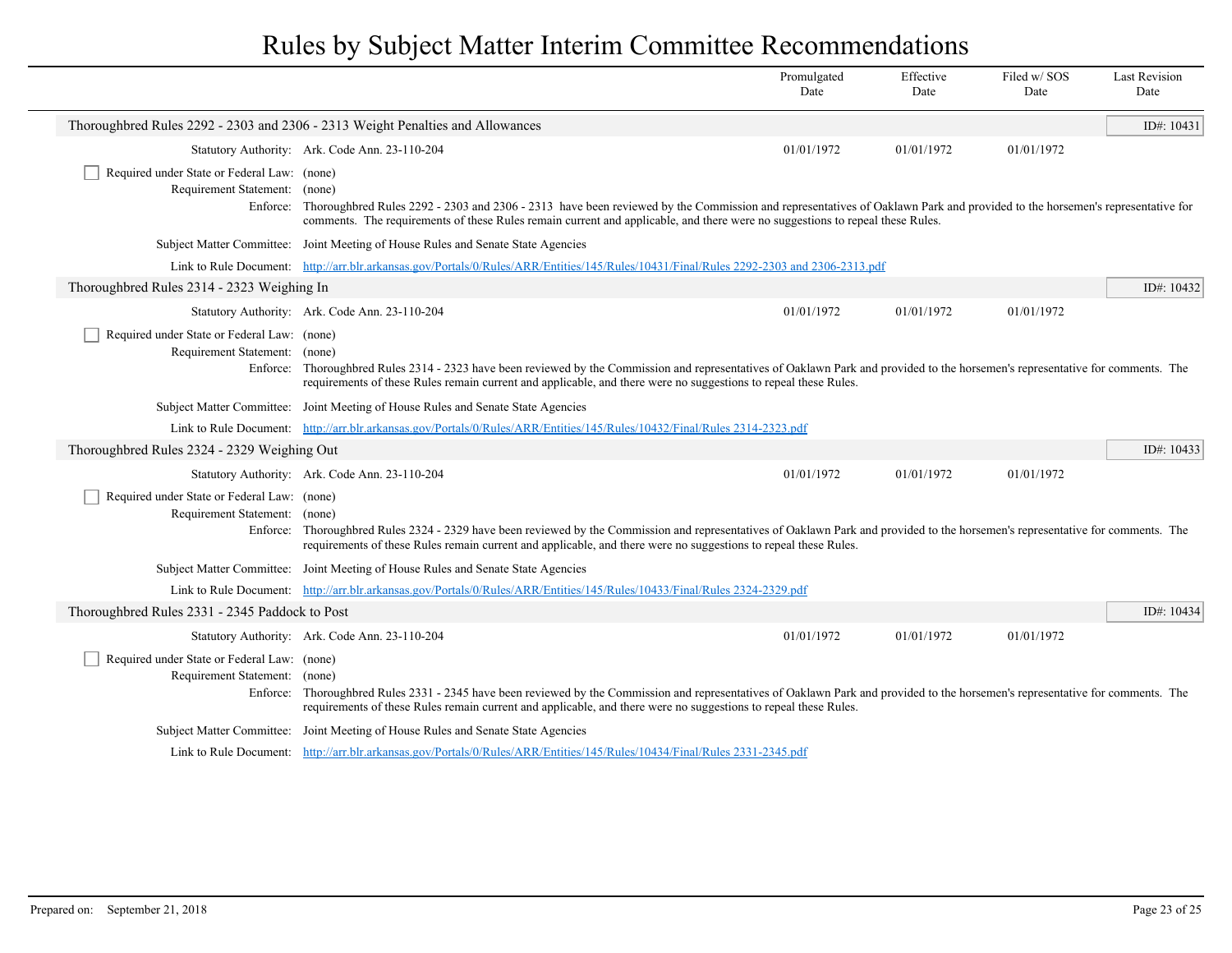|                                                                              |                                                                                                                                                                                                                                                                                                                     | Promulgated<br>Date | Effective<br>Date | Filed w/SOS<br>Date | <b>Last Revision</b><br>Date |
|------------------------------------------------------------------------------|---------------------------------------------------------------------------------------------------------------------------------------------------------------------------------------------------------------------------------------------------------------------------------------------------------------------|---------------------|-------------------|---------------------|------------------------------|
| Thoroughbred Rules 2350, 2352 - 2354 and 2356 Post to Finish                 |                                                                                                                                                                                                                                                                                                                     |                     |                   |                     | ID#: 10435                   |
|                                                                              | Statutory Authority: Ark. Code Ann. 23-110-204                                                                                                                                                                                                                                                                      | 01/01/1972          | 01/01/1972        | 01/01/1972          |                              |
| Required under State or Federal Law: (none)<br>Requirement Statement: (none) | Enforce: Thoroughbred Rules 2350, 2352 - 2354 and 2356 have been reviewed by the Commission and representatives of Oaklawn Park and provided to the horsemen's representative for<br>comments. The requirements of these Rules remain current and applicable, and there were no suggestions to repeal these Rules.  |                     |                   |                     |                              |
|                                                                              | Subject Matter Committee: Joint Meeting of House Rules and Senate State Agencies                                                                                                                                                                                                                                    |                     |                   |                     |                              |
|                                                                              | Link to Rule Document: http://arr.blr.arkansas.gov/Portals/0/Rules/ARR/Entities/145/Rules/10435/Final/Rules 2350 2352-2354 and 2356.pdf                                                                                                                                                                             |                     |                   |                     |                              |
| Thoroughbred Rules 2357 - 2362 and 2365 - 2370 Protests                      |                                                                                                                                                                                                                                                                                                                     |                     |                   |                     | ID#: 10436                   |
|                                                                              | Statutory Authority: Ark. Code Ann. 23-110-204                                                                                                                                                                                                                                                                      | 01/01/1972          | 01/01/1972        | 01/01/1972          |                              |
| Required under State or Federal Law: (none)<br>Requirement Statement: (none) | Enforce: Thoroughbred Rules 2357 - 2362 and 2365 - 2370 have been reviewed by the Commission and representatives of Oaklawn Park and provided to the horsemen's representative for<br>comments. The requirements of these Rules remain current and applicable, and there were no suggestions to repeal these Rules. |                     |                   |                     |                              |
|                                                                              | Subject Matter Committee: Joint Meeting of House Rules and Senate State Agencies                                                                                                                                                                                                                                    |                     |                   |                     |                              |
|                                                                              | Link to Rule Document: http://arr.blr.arkansas.gov/Portals/0/Rules/ARR/Entities/145/Rules/10436/Final/Rules 2357-2362 and 2365-2370.pdf                                                                                                                                                                             |                     |                   |                     |                              |
| Thoroughbred Rules 2374 - 2379 Winnings                                      |                                                                                                                                                                                                                                                                                                                     |                     |                   |                     | ID#: 10437                   |
|                                                                              | Statutory Authority: Ark. Code Ann. 23-110-204                                                                                                                                                                                                                                                                      | 01/01/1972          | 01/01/1972        | 01/01/1972          |                              |
| Required under State or Federal Law: (none)<br>Requirement Statement: (none) | Enforce: Thoroughbred Rules 2375 - 2379 have been reviewed by the Commission and representatives of Oaklawn Park and provided to the horsemen's representative for comments. The<br>requirements of these Rules remain current and applicable, and there were no suggestions to repeal these Rules.                 |                     |                   |                     |                              |
|                                                                              | Subject Matter Committee: Joint Meeting of House Rules and Senate State Agencies                                                                                                                                                                                                                                    |                     |                   |                     |                              |
|                                                                              | Link to Rule Document: http://arr.blr.arkansas.gov/Portals/0/Rules/ARR/Entities/145/Rules/10437/Final/Rules 2374-2379.pdf                                                                                                                                                                                           |                     |                   |                     |                              |
| Thoroughbred Rules 2382 - 2386 Dead Heats                                    |                                                                                                                                                                                                                                                                                                                     |                     |                   |                     | ID#: $10438$                 |
|                                                                              | Statutory Authority: Ark. Code Ann. 23-110-204                                                                                                                                                                                                                                                                      | 01/01/1972          | 01/01/1972        | 01/01/1972          |                              |
| Required under State or Federal Law: (none)<br>Requirement Statement: (none) | Enforce: Thoroughbred Rules 2282 - 2386 have been reviewed by the Commission and representatives of Oaklawn Park and provided to the horsemen's representative for comments. The<br>requirements of these Rules remain current and applicable, and there were no suggestions to repeal these Rules.                 |                     |                   |                     |                              |
|                                                                              | Subject Matter Committee: Joint Meeting of House Rules and Senate State Agencies                                                                                                                                                                                                                                    |                     |                   |                     |                              |
|                                                                              | Link to Rule Document: http://arr.blr.arkansas.gov/Portals/0/Rules/ARR/Entities/145/Rules/10438/Final/Rules 2382-2386.pdf                                                                                                                                                                                           |                     |                   |                     |                              |